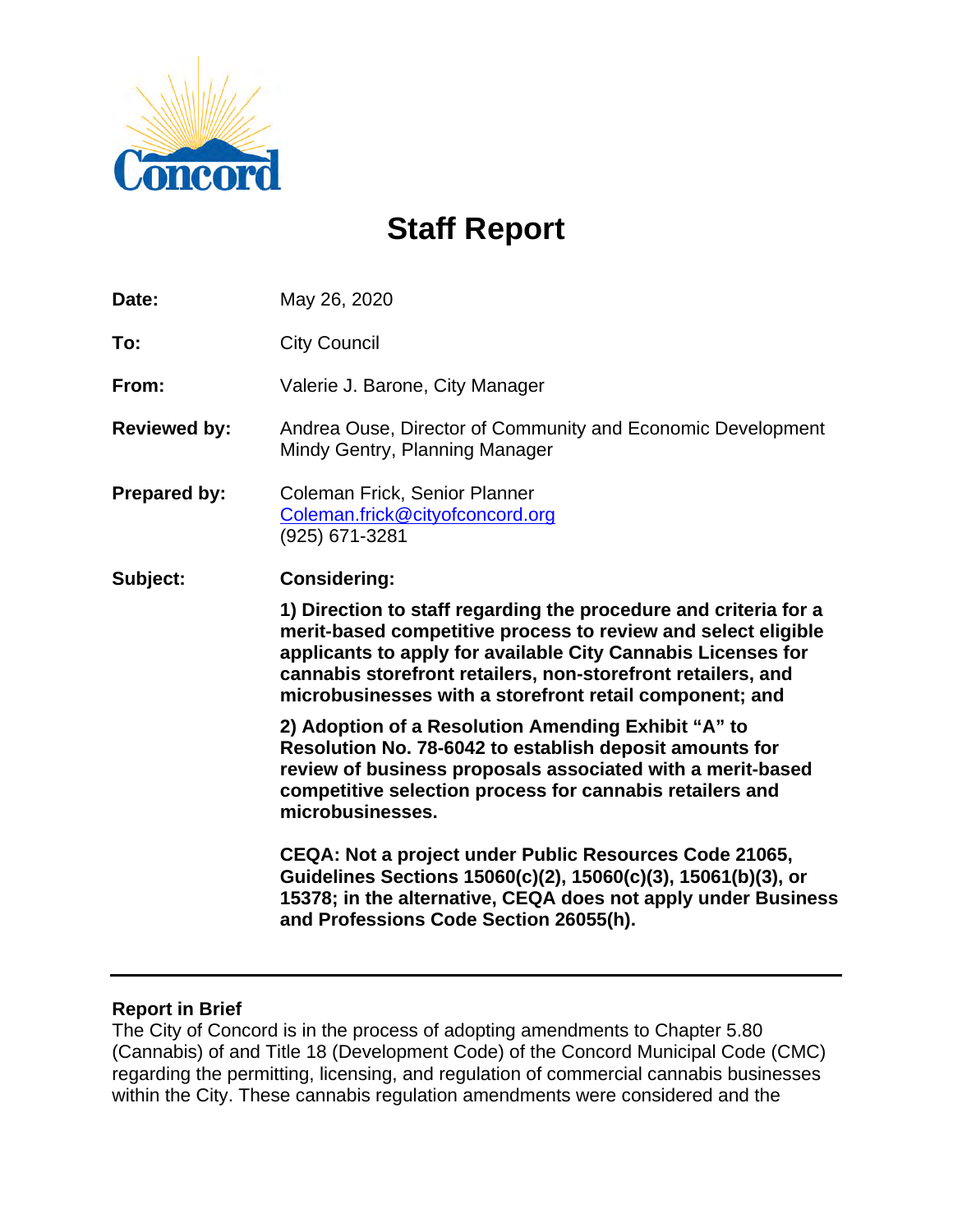City Council Agenda Report Agenda Item No. 5.a May 28, 2020

Ordinance was introduced by Council on April 28, 2020—a second reading is scheduled for this meeting, May 26<sup>th</sup>—and would allow up to: 1) five cannabis manufacturers; 2) an unlimited amount of Type 13 distributors if affiliated with a primary cannabis license type; 3) six retailers (three storefront and three non-storefront); 4) four microbusinesses (up to two of which may have a storefront retail component and up to two of which may have a non-storefront retail component); and, 5) two Type 11 distributors (standalone). No limit on the number of licenses would be placed on testing laboratories, and all license types would allow both medicinal and adult-use.

\_\_\_\_\_\_\_\_\_\_\_\_\_\_\_\_\_\_\_\_\_\_\_\_\_\_\_\_\_\_\_\_\_\_\_\_\_\_\_\_\_\_\_\_\_\_\_\_\_\_\_\_\_\_\_\_\_\_\_\_\_\_\_\_\_\_\_\_\_\_

Pursuant to the retail cannabis ordinance previously approved by the City Council, licenses for storefront and non-storefront cannabis retailers and those microbusinesses with a retail storefront component would be subject to a competitive Request for Proposal (RFP) process. Applicants for the competitive licenses would be selected by the City Council to apply for a City Cannabis License to be issued by the Police Department. Staff now requests that the City Council consider the merit-selection process and criteria for reviewing and approving applications for commercial cannabis licenses for retailers (both storefront and non-storefront) and microbusinesses with a storefront retail component, and revise the City's Master Fees and Charges resolution to include a fee for staff's review of the RFP submittals.

#### **Recommended Action**

- 1. Provide direction to staff regarding the procedure and criteria for a merit-based competitive process to review and select eligible applicants to apply for available City Cannabis Licenses for cannabis storefront retailers, non-storefront retailers, and microbusinesses with a storefront retail component (Attachment 1).
- 2. Adopt a Resolution amending Exhibit "A" to Resolution No. 78-6042 to establish deposit amounts for review of business proposals associated with a merit-based competitive selection process for cannabis retailers and microbusinesses (Attachment 2).

#### **Background**

The City's current effort to amend the existing regulations on retail cannabis uses began with a Joint Study Session of the City Council and the Planning Commission on April 2, 2019, at which time staff was directed to pursue revisions to the regulations to potentially allow additional commercial cannabis activities including adult-use and medicinal retail (storefront and non-storefront). At this meeting, the Council also expressed interest in developing a competitive application process for cannabis retailers and exploring the use of a community benefit and/or development agreements to generate revenue for the City.

At its November 5, 2019 meeting, the City Council considered the introduction of an ordinance amending Concord Municipal Code Chapter 5.80 (Cannabis) to allow for both adult and medicinal use cannabis licenses for manufacturing and distribution, to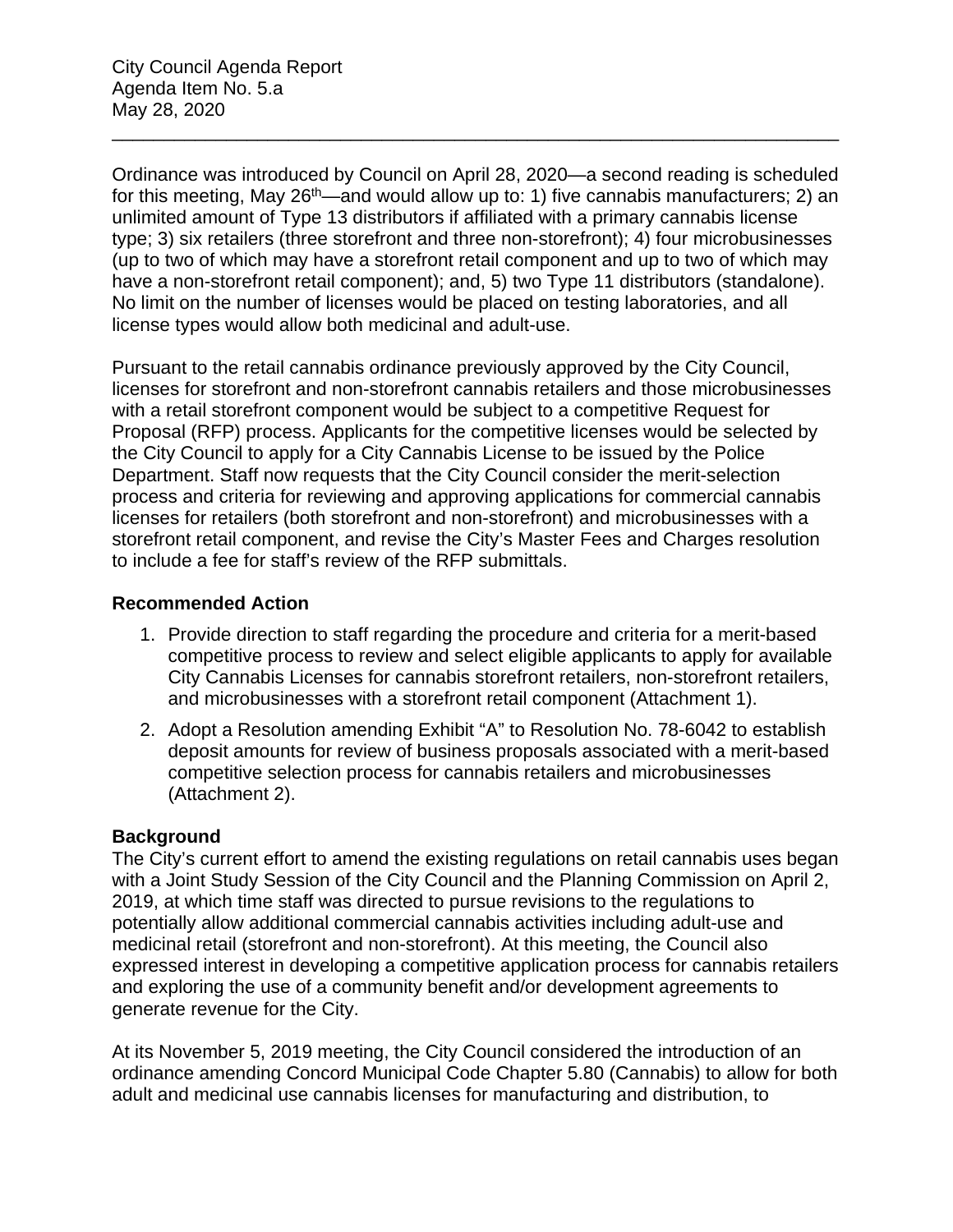City Council Agenda Report Agenda Item No. 5.a May 28, 2020

increase the number of available licenses for these uses, and to allow for retail uses, such as storefront, non-storefront and microbusinesses.

\_\_\_\_\_\_\_\_\_\_\_\_\_\_\_\_\_\_\_\_\_\_\_\_\_\_\_\_\_\_\_\_\_\_\_\_\_\_\_\_\_\_\_\_\_\_\_\_\_\_\_\_\_\_\_\_\_\_\_\_\_\_\_\_\_\_\_\_\_\_

During the meeting, the Council provided consensus or unanimous support for a number of specific recommendations. The Council also directed staff to develop criteria for a merit-based Request for Proposal (RFP) process for consideration by the Council Committee on Policy Development & Internal Operations (PD&IO) for recommendation to the full Council.

To assist with development of the merit-based review and selection process, the City retained the services of HdL Companies. HdL's Cannabis Management Services ("Project Consultant") team has worked with over 150 California cities and counties to provide cannabis ordinance development and review, community outreach, merit-based application and permitting processes, cost recovery studies, fiscal analyses, regulatory/financial compliance reviews, and law enforcement training. HdL's team has reviewed, scored, and processed over 1,800 cannabis business applications in the last four years in California and has conducted over 2,500 background checks for applicants.

On February 24, 2020, City staff and Project Consultant presented a draft merit-based competitive selection process for retailers to the Council Committee on Policy Development and Internal Operations (PD&IO). The PD&IO Committee supported the recommendation that both storefront and non-storefront cannabis retailers be subject to a competitive Request for Proposal (RFP) process, but requested some additional changes for consideration by the full Council. Those recommendations included the following:

- Simplify the initial step of the application process to reduce the costs for applicants by requiring more detailed information on the safety and security plans, after being selected by the Council to apply for a license.
- Allow individual deposit amounts at the various stages of the application process, rather than one large amount upfront.
- Allow up to three Letters of Intent per property on a first come, first serve basis.
- Add a warning in the narrative of the Request for Proposals (RFP) indicating the City Council may adopt a prohibition on the retail sale of vaping products.
- Require proof of General Liability insurance as part of the application process for a City Cannabis License and not as part of the submittal in response to the RFP.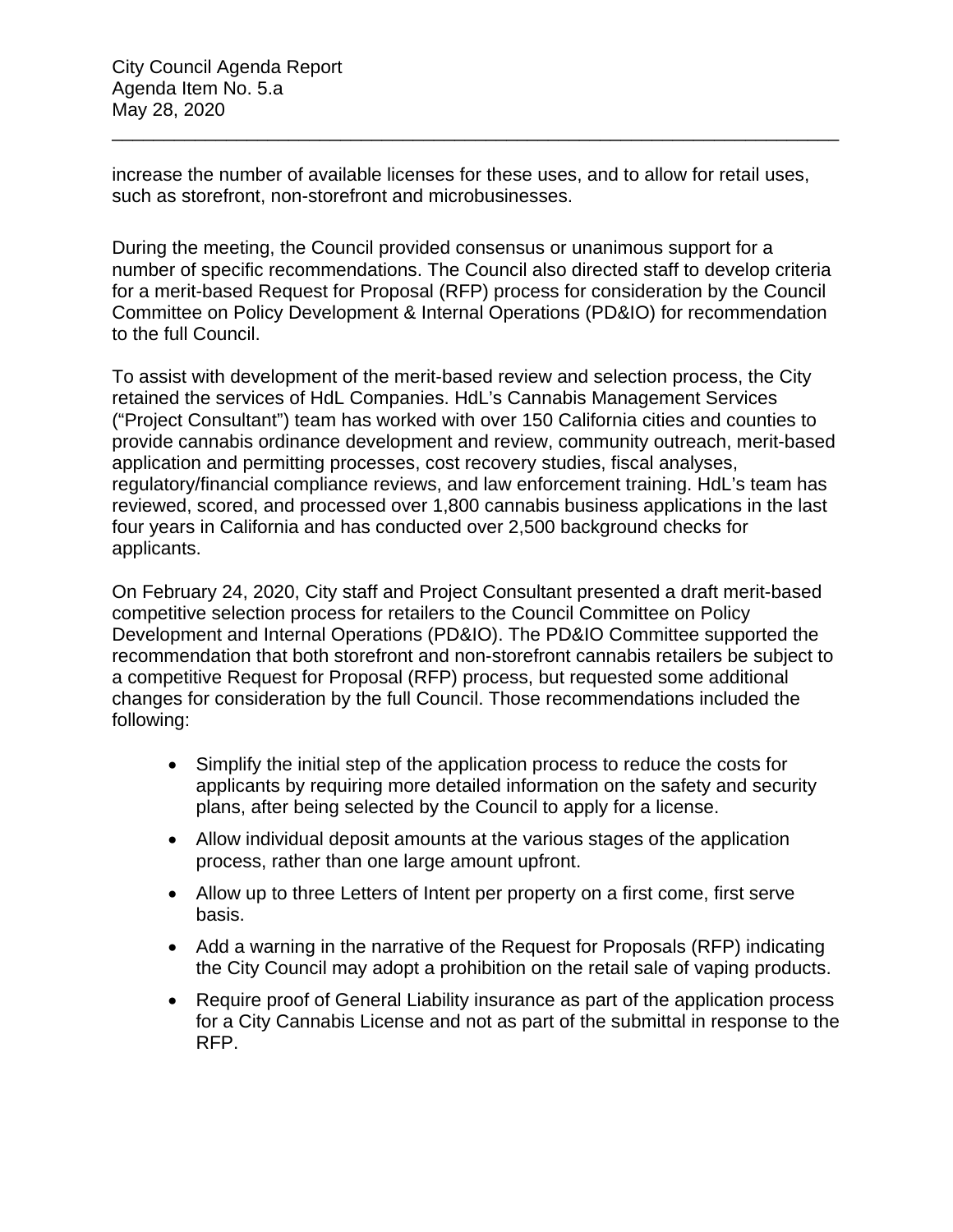- A cursory background check for each owner would only be required as part of the initial submittal in response to the RFP and a full background check would be required toward the end of the process.
- Increase the weight of scoring on the depth of diversity within the business under the Labor & Enterprise Plan.

\_\_\_\_\_\_\_\_\_\_\_\_\_\_\_\_\_\_\_\_\_\_\_\_\_\_\_\_\_\_\_\_\_\_\_\_\_\_\_\_\_\_\_\_\_\_\_\_\_\_\_\_\_\_\_\_\_\_\_\_\_\_\_\_\_\_\_\_\_\_

- Increase the weight of scoring for a business owner who lives in the City of Concord under the Labor & Enterprise Plan.
- Interested in establishing a minimum community benefit, if possible but understand the community benefit may have to be proposed by the applicant for evaluation.

The Committee also recommended the full Council consider specific recommendations related to microbusinesses as part of the Cannabis Ordinance, as follows:

- Microbusinesses be included in the competitive selection process;
- Increase the total number of microbusiness licenses; and,
- Storefront retail to be included as an allowed use as part of a microbusiness.

On April 28, 2020, the City Council introduced an Ordinance by vote of 3:2 (Ayes: McGallian, Aliano, Birsan; Noes: Hoffmeister, Obringer), amending Concord Municipal Code Chapter 5.80 (Cannabis) and Development Code (Title 18) to:

- 1. Allow adult-use City Cannabis Licenses for manufacturers and Type 13 distributors;
- 2. Increase the maximum number of City Cannabis Licenses for manufacturers (up to five), affiliated Type 13 distributors, and unlimited amount of testing laboratories; and,
- 3. Allow City Cannabis Licenses for retail (storefront (up to three) and nonstorefront (up to three), microbusinesses (up to four), and Type 11 distributors (up to two).

The second reading and adoption of the ordinance is on the consent calendar this evening. The ordinance will go into effect in 30 days following its adoption. The City Council action via that ordinance also included:

- 1. Decreasing the required buffer distance between cannabis businesses and sensitive uses (public or private schools, child day care facilities, youth community center) from 600 feet to 250 feet; and,
- 2. Modifications to allow additional microbusiness licenses (four total; up to two with a non-storefront retail component and up to two with a storefront retail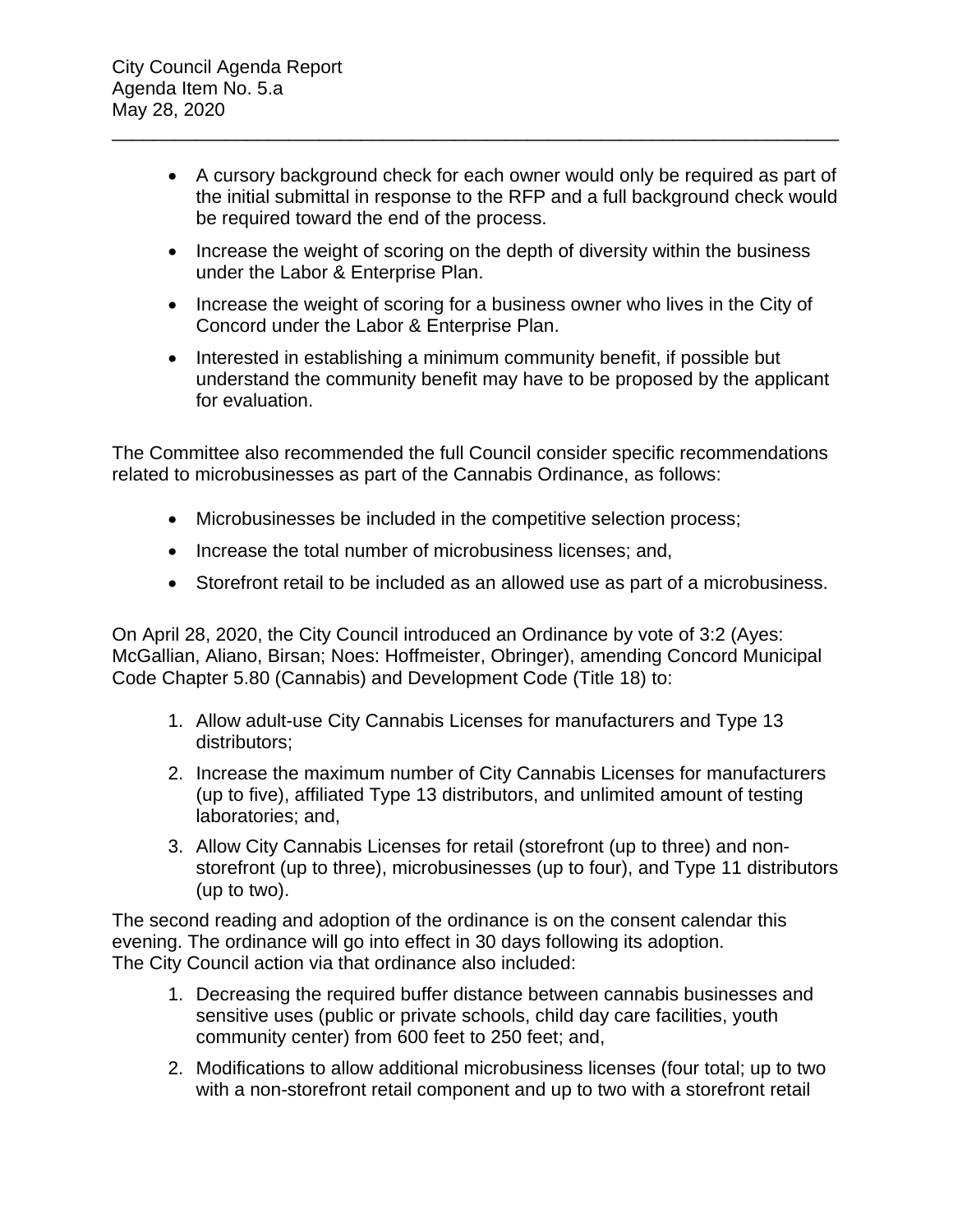component). Microbusinesses with a storefront retail component would be selected through a competitive selection process.

As a result of the City Council's action, the following are the potentially new commercial cannabis licenses that the Council would allocate through a competitive selection process:

\_\_\_\_\_\_\_\_\_\_\_\_\_\_\_\_\_\_\_\_\_\_\_\_\_\_\_\_\_\_\_\_\_\_\_\_\_\_\_\_\_\_\_\_\_\_\_\_\_\_\_\_\_\_\_\_\_\_\_\_\_\_\_\_\_\_\_\_\_\_

- Up to three storefront retailer licenses;
- Up to three non-storefront retailer licenses; and,
- Up to two microbusinesses with a storefront retail component. (Two other microbusinesses would be available on a first-come, first-served basis).

#### **Analysis**

#### Competitive Selection Process for Cannabis Retailers

As discussed above, the City Council has directed staff to develop a competitive Request for Proposal (RFP) selection process for storefront and non-storefront cannabis retailers, as well as microbusinesses with a storefront retail component. The RFP requirement is included in the Cannabis Ordinance under Section 5.80.090, "*Conditions for specific cannabis licenses.*"

As proposed, the RFP process would require cannabis business applicants to submit an application for consideration by the City Council for one of the eight available licenses (three storefront retail, three non-storefront retail, and up to two microbusinesses with storefront retail). The process would entail a merit-based approach to rank applications, using specific evaluation criteria.

Development of the RFP procedures and criteria was guided by the PD&IO Committee at its February 24, 2020 meeting. Staff's recommendations outlined in this report incorporate the requested changes directed by PD&IO at the February 24, 2020 meeting, and Council majority at the April 28, 2020 meeting. Proposed RFP requirements are detailed in the evaluation and scoring criteria drafted by staff (Attachment 1).

#### Application Submittal Requirements

Based on the direction from Council at this meeting, staff, with technical assistance from Project Consultant, will prepare the RFP submittal directions (RFP Application Procedures and Guidelines). This document would serve as the notice that the City is accepting proposals for a specified time period, and would provide detail on the submittal requirements, scoring criteria, process, and timeline for reviewing, scoring, ranking, and final selection of applications. The document would also include a final version of Attachment 1 based on Council direction. In order to meet the projected timeline, it is recommended that this document be finalized by the City Manager, based on Council's direction tonight, prior to RFP issuance (see Table 2).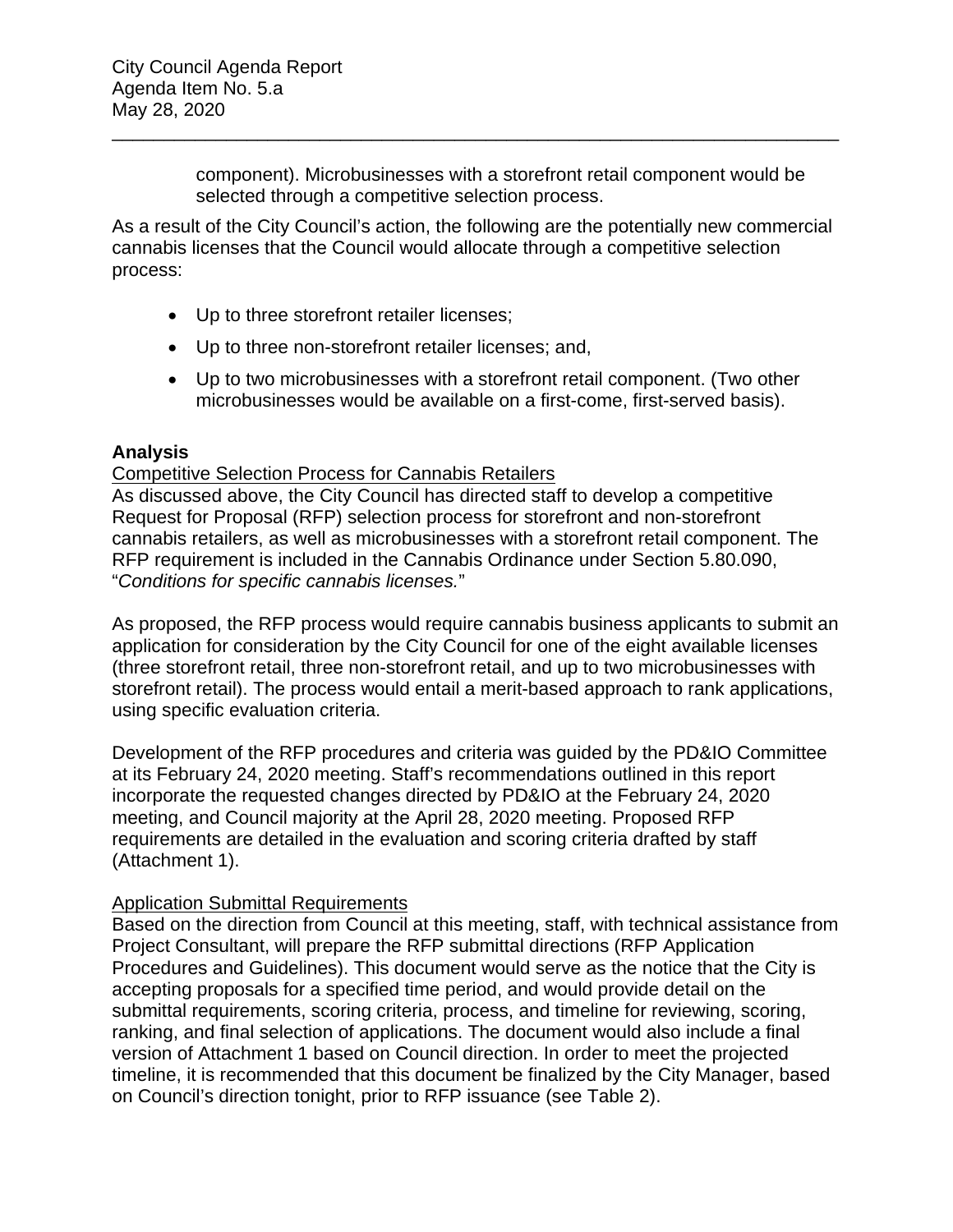#### Application Process

Applicants would be required to submit a complete application package, including responses for all the criteria being evaluated in Attachment 1. In addition, applicants would be required to submit hard copies of the following:

\_\_\_\_\_\_\_\_\_\_\_\_\_\_\_\_\_\_\_\_\_\_\_\_\_\_\_\_\_\_\_\_\_\_\_\_\_\_\_\_\_\_\_\_\_\_\_\_\_\_\_\_\_\_\_\_\_\_\_\_\_\_\_\_\_\_\_\_\_\_

- 1. Completed Initial City Cannabis License Application form<sup>1</sup> (form to be developed by staff);
- 2. A signed and notarized Property Consent form (form to be developed by staff);
- 3. Lease Agreement, or a "Letter of Intent" to lease, or proof of ownership;
- 4. Limited Liability Waiver (form to be developed by staff);
- 5. Indemnification form (form to be developed by staff);
- 6. Zoning Verification Letter from the City; and
- 7. A filled-out City-issued provisional background check form for each owner.

In order to receive original wet signatures on the application documents, the hard copy packet will be required to be submitted in person. Furthermore, a fee deposit would be required at the time of application submittal. The estimated application fee would be an amount estimated to be sufficient to cover all expected City and Project Consultant costs for processing the proposal through the competitive selection process (see *Fee Structure*, below). As the fee would be a deposit, the applicant would be asked to replenish funds in the deposit account during the review process to cover unanticipated staff or Project Consultant costs. If there are funds remaining in the deposit account after the review process concludes, said funds will be returned to the applicant.

#### Four-Phase RFP Application Process

The application process would consist of four phases described in detail below:

- Phase I: Initial Review
- Phase II: Evaluation and Scoring
- Phase III: Eligibility List
- Phase IV: Final Section
- 1. Phase I (Initial Review) is an initial review of the application to determine whether it is complete and meets all of the minimum requirements described in the application.

<sup>1</sup> This will be a modified version of the current City Cannabis License Application form (CMC Section 5.80.040). By submitting the form as part of the RFP selection process, once selected, the applicant will receive a more streamlined review of their City Cannabis License. The form will also provide the applicant with additional required information, if their application is selected, in order to complete the license application, so that they are able to prepare in advance as desired.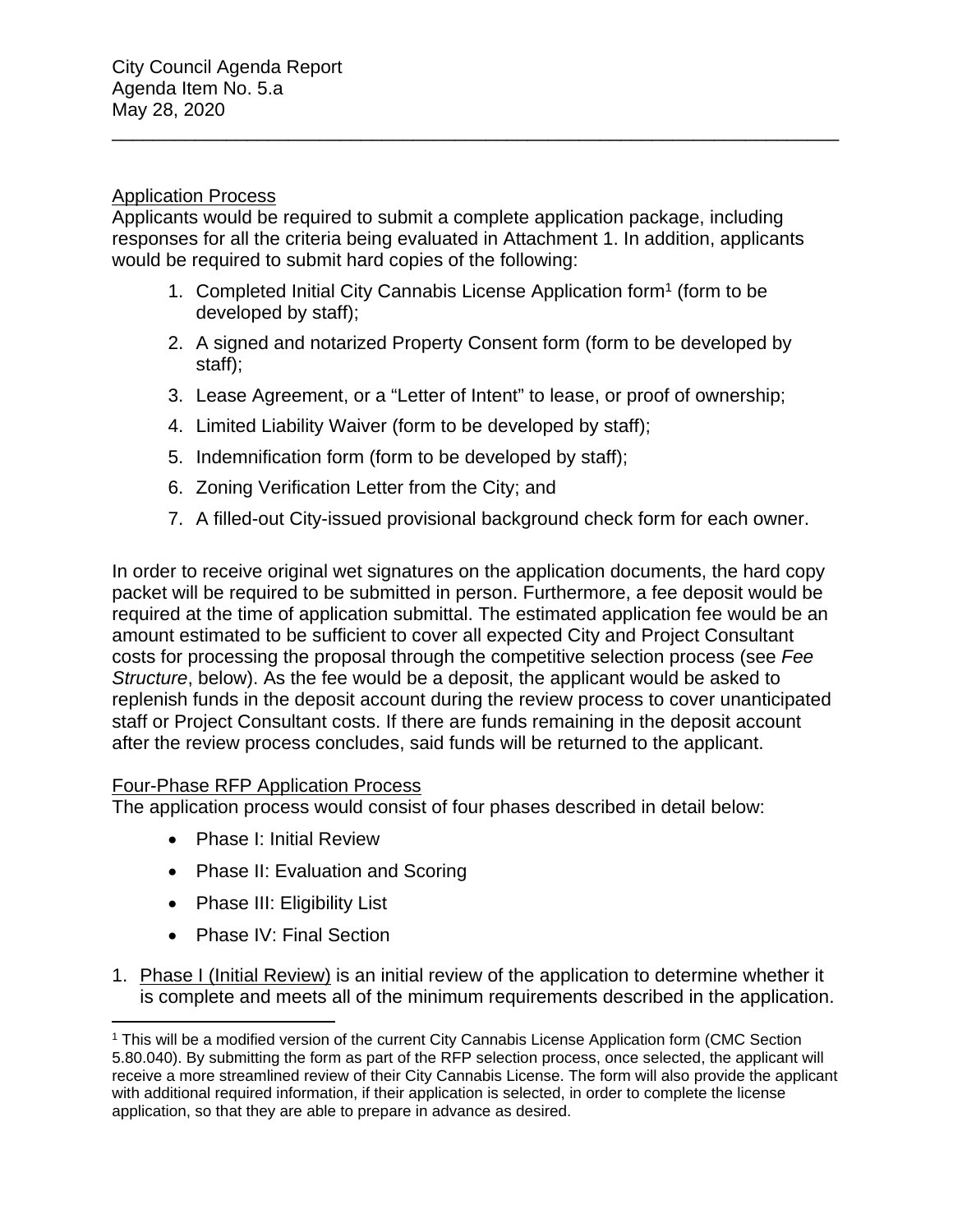During the initial review, staff would ensure that the application also includes the required criteria A through E as listed in the Evaluation Criteria document, which is provided as Attachment 1.

\_\_\_\_\_\_\_\_\_\_\_\_\_\_\_\_\_\_\_\_\_\_\_\_\_\_\_\_\_\_\_\_\_\_\_\_\_\_\_\_\_\_\_\_\_\_\_\_\_\_\_\_\_\_\_\_\_\_\_\_\_\_\_\_\_\_\_\_\_\_

Complete submissions would move forward to Phase II. Applications that fail to provide all of the submittal requirements would be deemed incomplete and would not move forward to Phase II. There would be no appeal rights at this stage, as scoring is based solely on objective criteria.

- 2. Phase II (Evaluation and Scoring) would include the evaluation and scoring of the criteria detailed in the RFP Application Procedures and Guidelines, to be finalized by staff based on Council direction at this meeting. Applications would be reviewed and scored by Project Consultant, using a merit-based system based on the following 2,000-point scale:
	- A. Business Plan = 40% (up to 800 Points): Owner qualifications, business operations, budget, finances, etc.
	- B. Labor and Local Enterprise Plan = 15% (up to 300 Points): Employee wages and benefits, owners' and/or managers' city residency, work force development, etc.
	- C. Neighborhood Compatibility Plan and Odor Control Plan = 15% (up to 300 Points): Plans to reduce any possible impacts to surrounding neighborhood/community at large.
	- D. Community Benefits and Investments Plan = 30% (up to 600 Points): Benefits proposed to be provided by the business as part of the RFP response. These benefits could include, but are not limited to; volunteer services, monetary donations to local non-profit organizations, financial support of City sponsored activities or organizations, in-kind donations to the City or other charitable organizations, and/or any other economic incentives to the City.
	- E. Preliminary Safety and Security Plan = (pass/fail): Description of planned safety and security measures (see detailed description below).

Attachment 1 provides detail on each of the above criteria. Any applicant not being permitted to move on to Phase III of the process may request a formal appeal pursuant to CMC Section 5.80.050 (see *Appeals,* below).

#### *Preliminary Safety and Security Plan*

Phase II would also include a review of a preliminary Safety Plan and Security Plan to ensure the applicant would be able to address minimum state requirements, if selected. Based on PD&IO Committee direction, this early review would ensure that the applicant is familiar with the state requirements and the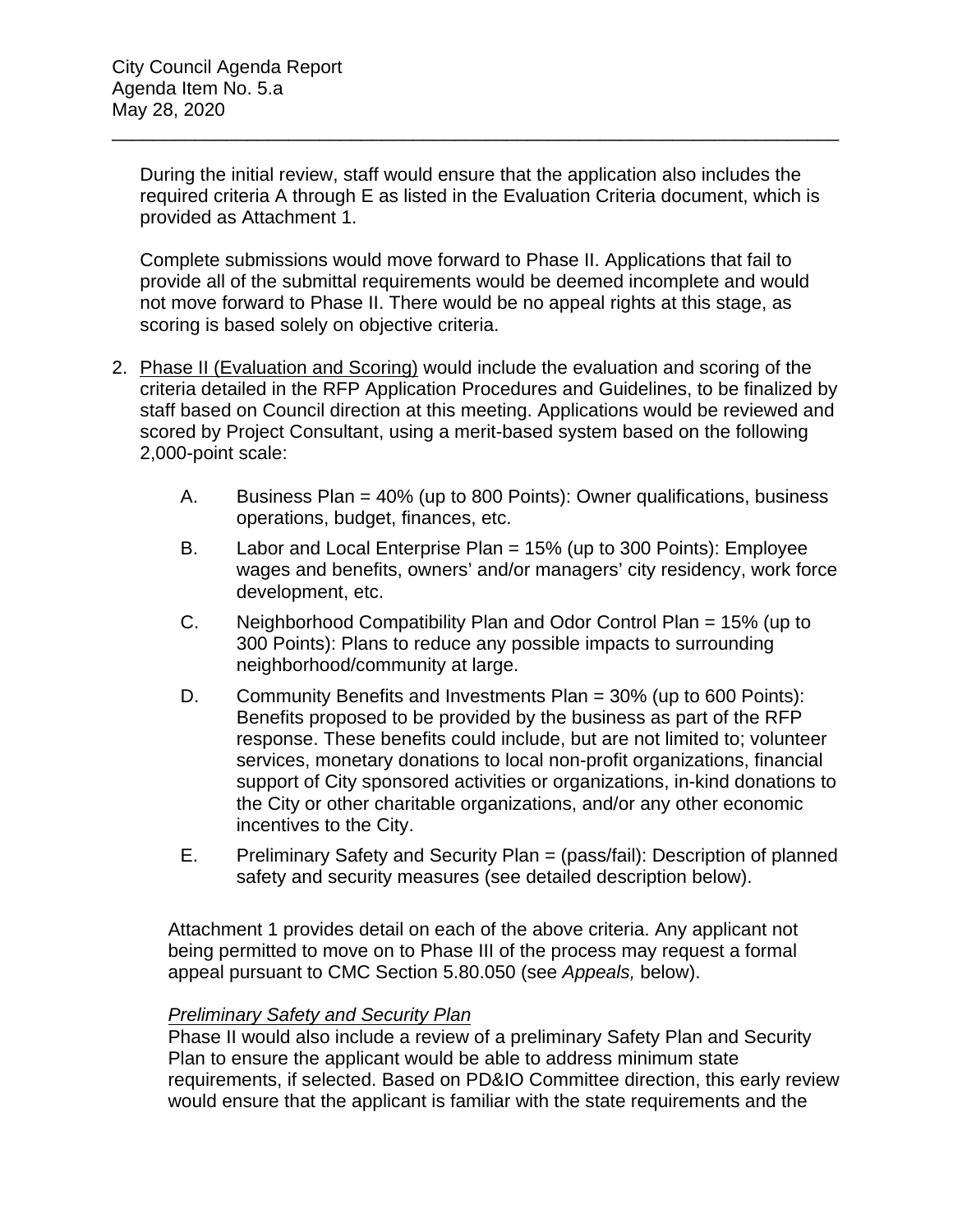safety and security considerations of the proposed site, without creating a cost burden for applicants associated with hiring consultants before the proposal is selected. This section would be reviewed on a pass/fail basis only and would not be given a numerical score. Once selected to apply for a license, the applicant would be required to submit a comprehensive Safety and Security Plan prepared with the assistance of a professional fire prevention and suppression consultant, and a professional security consultant, subject to the review and approval of the Police Chief and Fire District.

\_\_\_\_\_\_\_\_\_\_\_\_\_\_\_\_\_\_\_\_\_\_\_\_\_\_\_\_\_\_\_\_\_\_\_\_\_\_\_\_\_\_\_\_\_\_\_\_\_\_\_\_\_\_\_\_\_\_\_\_\_\_\_\_\_\_\_\_\_\_

- 3. In Phase III (Eligibility List), applicants that meet all submittal requirements and score a minimum of 80% (1,600 points) or higher in Phase II would be ranked from highest to lowest within each license type, in order to establish an eligibility list. This list would be forwarded to the City Manager or designee, who would prepare a report for the City Council. Only the highest scoring applications for each of the City Cannabis License types (retail storefront, retail non-storefront, and microbusinesses) shall proceed forward to Council for review. Any applicant not being recommend to Phase IV may request a formal appeal pursuant to CMC Section 5.80.050 (see *Appeals* below).
- 4. In Phase IV (Final Selection), a maximum of six of the highest-scoring applications for retail storefront and six for non-storefront, and four for microbusinesses with storefront retail would be forwarded to the City Council for interviews and final selection to determine which applicants are eligible to apply for a City Cannabis License. If an appellant is successful, the Council may interview additional applicants. This final selection would occur at a public meeting where the top applicants would have the opportunity to address the Council and answer any additional questions prior to a final decision being rendered. It is anticipated that these interviews (up to 16 in total) may need to be scheduled over the course of multiple City Council or Special City Council meetings if necessary, in order to provide adequate time for consideration of the final selection. The City Council has the ability to choose from any of the top applicants that are being interviewed by them.

The City reserves the right to request and obtain additional information from any candidate who advances to Phase IV. Should any of the top applicants withdraw for any reason or be subsequently disqualified prior to Council interview the City Manager shall invite the next highest-scoring applicant, of those who scored over 80% (if any), from the eligibility list to participate in the Phase IV interviews. Should a firm selected by Council drop out or be disqualified before obtaining all licenses and permits, the Council will select the next firm eligible to move forward in the licensing process at a public meeting, with or without additional interviews.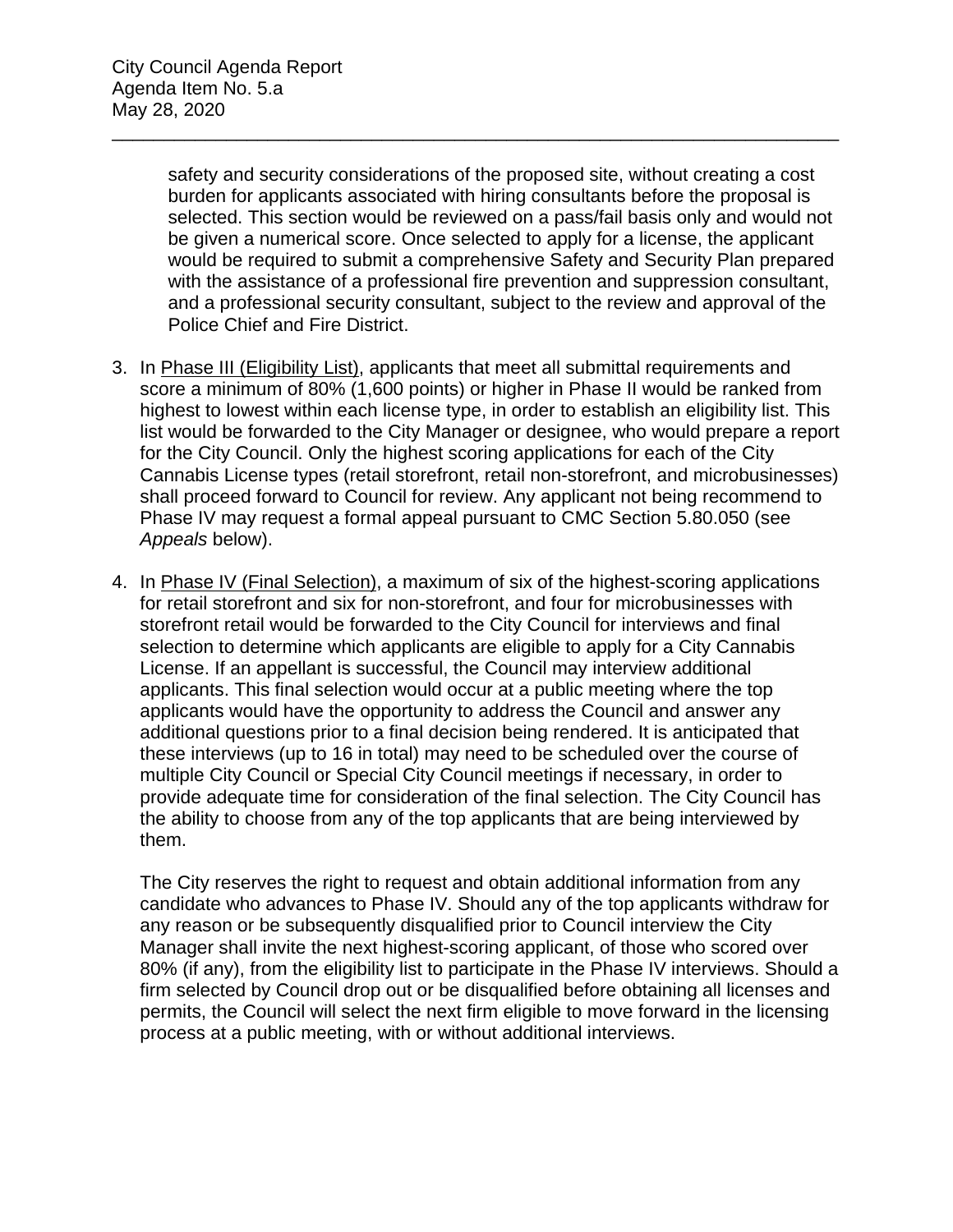#### Appeals

Although the PD&IO Committee did not address the competitive selection appeal process, staff recommends following the license appeal process outlined in the Cannabis Ordinance (5.80.050.c) in connection with the issuance of Cannabis Licenses. This process involves the City Manager appointing a Hearing Officer. Staff recommends the Council consider interviewing a successful appellant (if any) prior to making its final recommendation for the selected businesses (see Table 2 below).

\_\_\_\_\_\_\_\_\_\_\_\_\_\_\_\_\_\_\_\_\_\_\_\_\_\_\_\_\_\_\_\_\_\_\_\_\_\_\_\_\_\_\_\_\_\_\_\_\_\_\_\_\_\_\_\_\_\_\_\_\_\_\_\_\_\_\_\_\_\_

#### Post RFP Application Process

Following selection of the operators for the available cannabis business types, the applicants will need to obtain the following approvals prior to operation:

- City Cannabis License (streamlined review based on Initial City Cannabis License Application form included as part of the RFP process) (Police Chief decision)
- Administrative Permit to allow a cannabis land-use (Planning Division staff decision unless appealed or associated with a Development Agreement)
- $\bullet$  Design and Site Review (same as above)<sup>2</sup>
- Building Permit approval (Building Official decision)
- State cannabis license (State of California decision)
- Business license (Finance Department revenue process)

Please note that these are separate licenses/processes, and that securing Council recommendation via the RFP process does not guarantee a particular outcome with respect to these items, particularly in the land use context where the City must conduct CEQA review and interested parties may appeal decisions.

#### Fee Structure

Costs to the applicant for the review and selection process would be apportioned based on the number of phases each participates in, as well as anticipated staff and Project Consultant (if applicable) time for each of the various steps. Based on direction from the PD&IO Committee, all applicants would be required to submit a minimum fee deposit tied to, and collected at, each phase of the selection process. This would ensure that all City costs (including Project Consultant) for reviewing and processing the application are covered, without creating an undue up-front cost burden for applicants.

The first deposit for the initial application submittal would cover Phases I and II, since it is anticipated that most applicants will at least be participating in those two phases. Then, each applicant that continues through the process will be required to pay in advance prior to Phase III of the process, and prior to Phase IV. Deposits for the various

<sup>&</sup>lt;sup>2</sup> In certain instances a Design and Site Review application could require review by the Design Review Board.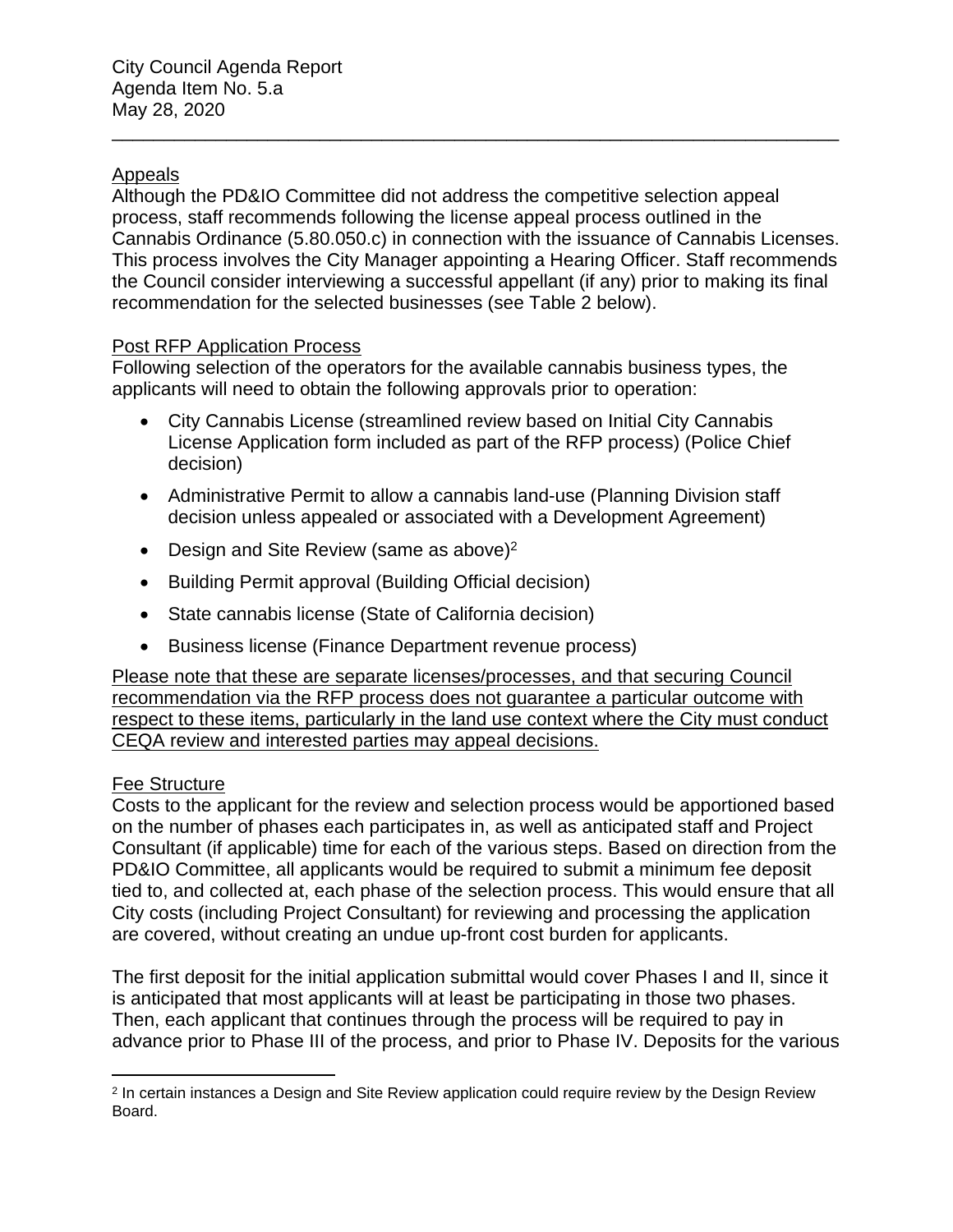phases include an estimate of staff and Project Consultant time. If additional funds are required, the City has the ability to request additional funds. . In addition, staff proposes an appeal fee associated with the application process, as coordination, management and evaluation of an appeal will create an additional burden on staff resources and the costs should be carried by the applicants.

\_\_\_\_\_\_\_\_\_\_\_\_\_\_\_\_\_\_\_\_\_\_\_\_\_\_\_\_\_\_\_\_\_\_\_\_\_\_\_\_\_\_\_\_\_\_\_\_\_\_\_\_\_\_\_\_\_\_\_\_\_\_\_\_\_\_\_\_\_\_

| Phase      | <b>Consultant Costs</b> | <b>Staff Time</b> | Total   |
|------------|-------------------------|-------------------|---------|
| Phase I/II | \$2,500                 | \$2,500           | \$5,000 |
| Phase III  | \$1,000                 | \$3,000           | \$4,000 |
| Phase IV   | \$1,000                 | \$2,000           | \$3,000 |
| Appeal     | \$1,500                 | \$1,500           | \$3,000 |

#### **Table 1: Proposed Deposit Amounts by Phase**<sup>3</sup>

#### Next Steps and Timeline

Contingent on the nature and extent of any subsequent revisions to the application requirements, CMC Chapter 5.80, or the Development Code, staff has established the following tentative timeline for the competitive selection process. This timeline is subject to change based on a number of factors<sup>4</sup>:

| <b>Table 2: Tentative Timeline</b> |                                                                                                   |  |  |  |
|------------------------------------|---------------------------------------------------------------------------------------------------|--|--|--|
| July 6                             | Competitive application process posted on City website; open for<br>45 days                       |  |  |  |
| August 20                          | Last day to submit business proposal applications for evaluation                                  |  |  |  |
| August 21-<br>September 4          | City staff conducts initial screening for completeness                                            |  |  |  |
| September 8                        | HdL to review applications                                                                        |  |  |  |
| September 28                       | HdL to report scores and ranking to the City Manager                                              |  |  |  |
| October 5-9                        | City to mail ranking notices or disqualification letters to applicants                            |  |  |  |
| October 12-16                      | Retail-storefront City Council Interviews (assumes 6 interviews)                                  |  |  |  |
| October 19-23                      | Retail non-storefront City Council Interviews (assumes 6<br>interviews)                           |  |  |  |
| October 26-30                      | Microbusinesses licenses with storefront retail City Council<br>Interviews (assumes 4 interviews) |  |  |  |
| November 9-13                      | Appeal hearings scheduled and completed, if applicable                                            |  |  |  |

<sup>&</sup>lt;sup>3</sup> These are minimum deposit amounts. All funds not utilized would be returned to the applicant or rolled over to the next phase of the process. If funds are not adequate to cover staff and Project Consultant time, additional funds will be requested of the applicant.

<sup>4</sup> This timeline may be adjusted based on factors including the ongoing impacts of COVID-19, number of applications received, ability to schedule interviews with the Council at regular or special meetings, etc.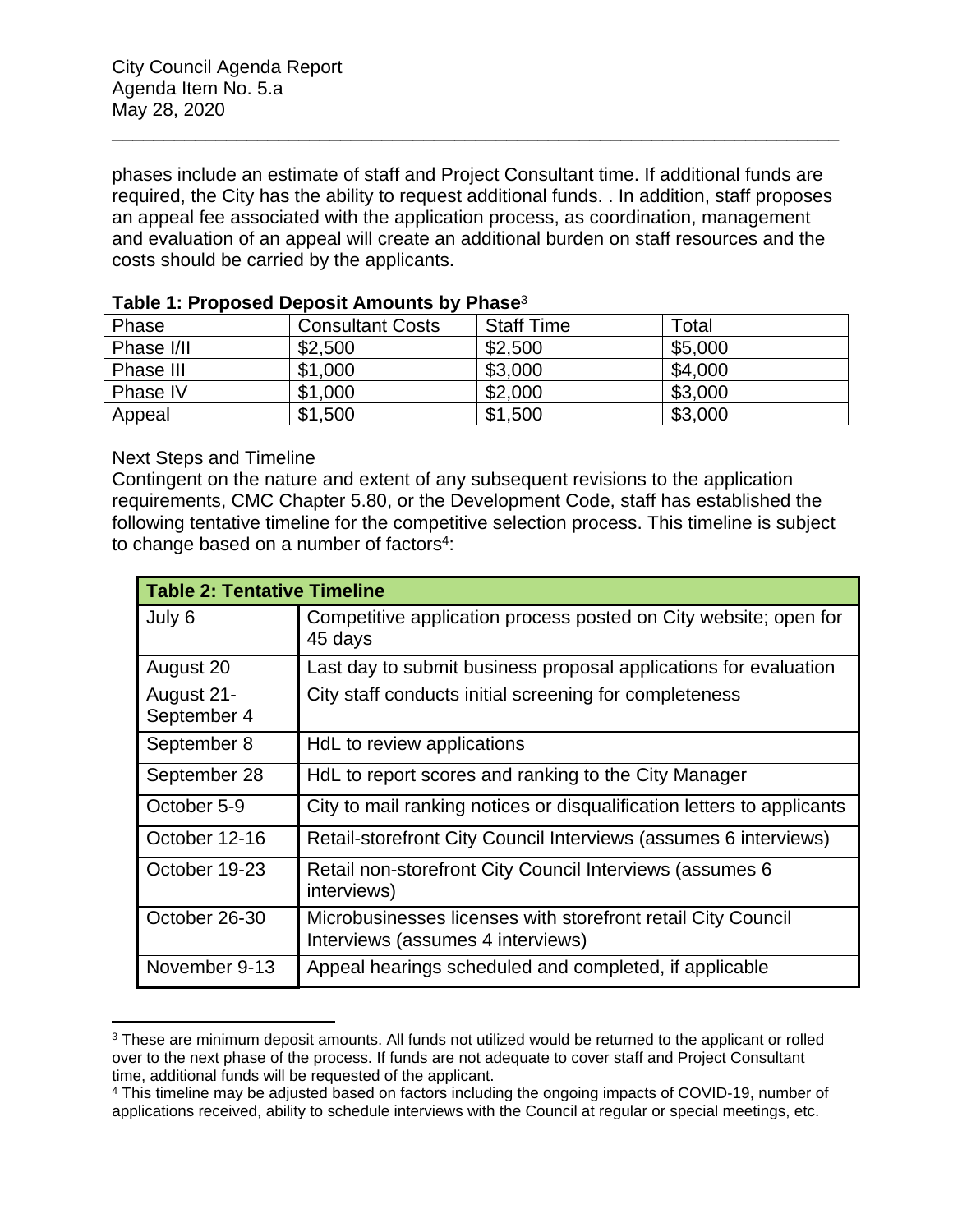| November 16-20 Successful appellants interviewed by City Council, if applicable                                                                                                               |
|-----------------------------------------------------------------------------------------------------------------------------------------------------------------------------------------------|
| November 23-27 City Council selection of the up to eight winning proposals (three<br>retail storefront, three retail non-storefront, and up to two<br>microbusinesses with storefront retail) |

\_\_\_\_\_\_\_\_\_\_\_\_\_\_\_\_\_\_\_\_\_\_\_\_\_\_\_\_\_\_\_\_\_\_\_\_\_\_\_\_\_\_\_\_\_\_\_\_\_\_\_\_\_\_\_\_\_\_\_\_\_\_\_\_\_\_\_\_\_\_

#### **Financial Impact**

The requirement for community benefit/development agreements in relation to new cannabis uses is expected to result in additional revenue for the City.

As the "community benefits" offered by the operators are deemed to be voluntary in nature and cannot be mandated by the City, staff has reviewed the types of "community benefits" that other jurisdictions have received in connection with similar cannabis RFP processes. These "community benefits" have included the following: 1) periodic payments of a certain percentage of the proposed cannabis operator's revenues (ranging from 1% to 6% of certain revenues); 2) payment of a flat fee; or 3) funding of youth or addiction education programs, or programs to address homelessness in the community. As the RFP process incorporates a ranking of offered community benefits, staff anticipates that the Council will be able to select those operators who provide benefits that best address the City's needs and impacts to the community as a result of the cannabis business operations.

According to Project Consultant (HdL), the potential revenue for the three storefront retailers and up to two microbusinesses (with storefront retail) is estimated to be between \$660,000 (4% benefit) and \$990,000 (6% benefit). The potential revenue for the three non-storefront retailers is estimated between \$64,000 (4% benefit) and \$96,000 (6% benefit). In addition, it is anticipated that the City would also receive the 1% portion of the regular sales tax from the transactions estimated at \$197,000 and 0.5% Measure Q transactions and use tax on those sales delivered within city limits estimated at \$98,500. Thus, the total projected annual revenue from the community benefit and sales tax could be between \$1,020,000 to \$1,382,000 after one year of full implementation for the eight businesses.

#### **Environmental Determination**

Pursuant to the California Environmental Quality Act of 1970, Public Resources Code §21000, et seq., as amended and implementing State CEQA Guidelines, Title 14, Chapter 3 of the California Code of Regulations (collectively, "CEQA"), the development of the RFP criteria does not constitute a "project" within the meaning of Public Resources Code Section 21065 and CEQA Guidelines Sections 15060(c)(2), 15060(c)(3) or 15378 because there is no potential that the activity will result in a reasonably foreseeable indirect or direct physical change in the environment. Moreover, even if the development of the RFP criteria did comprise a project for CEQA analysis, it falls within the "common sense" CEQA exemption set forth in CEQA Guidelines Section 15061(b)(3), excluding projects where "it can be seen with certainty that there is no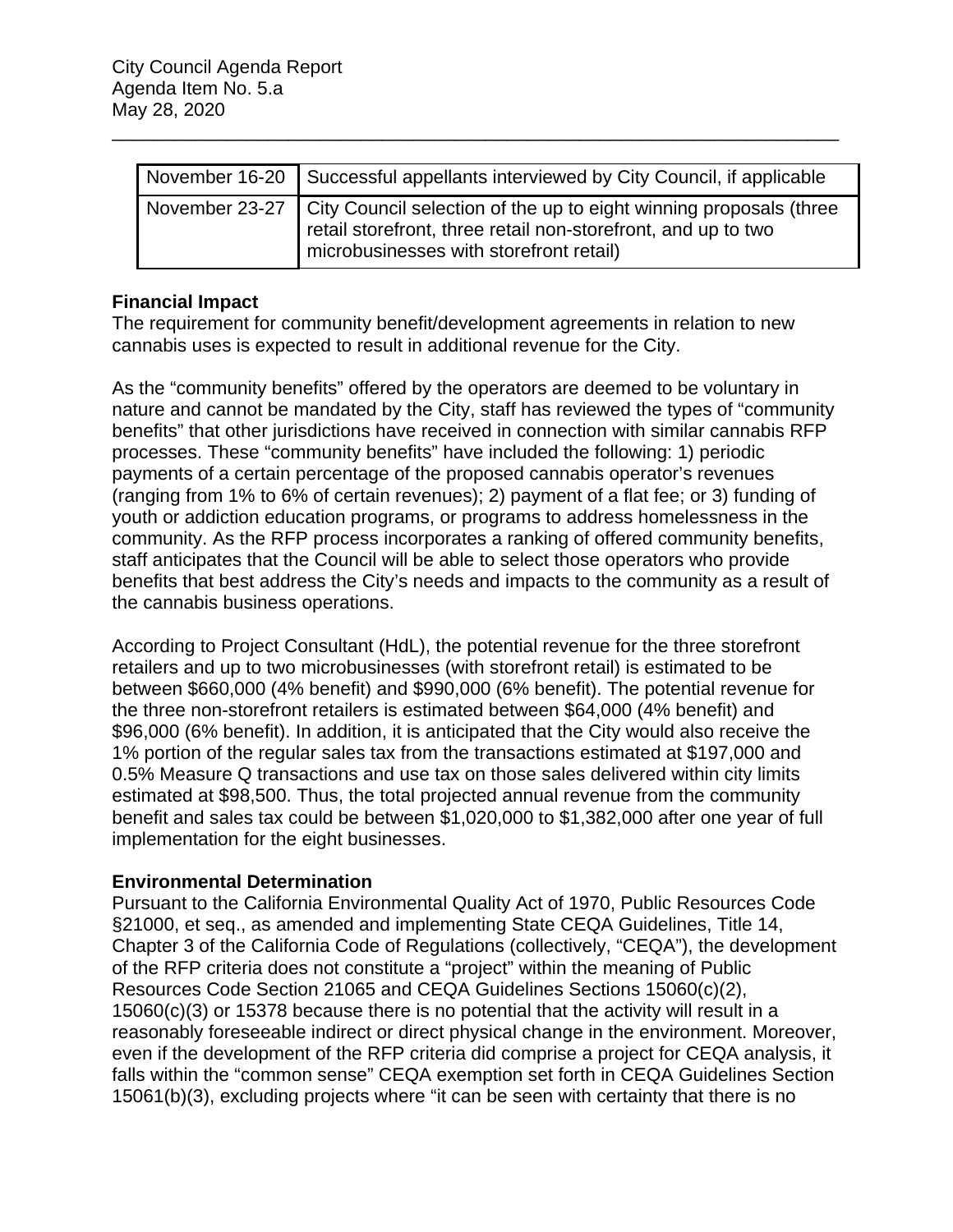City Council Agenda Report Agenda Item No. 5.a May 28, 2020

possibility that the activity in question may have a significant effect on the environment." There is also no reasonable possibility that the activity would have a significant environmental effect due to unusual circumstances.

\_\_\_\_\_\_\_\_\_\_\_\_\_\_\_\_\_\_\_\_\_\_\_\_\_\_\_\_\_\_\_\_\_\_\_\_\_\_\_\_\_\_\_\_\_\_\_\_\_\_\_\_\_\_\_\_\_\_\_\_\_\_\_\_\_\_\_\_\_\_

In addition, Business and Professions Code Section 26055(h) provides that CEQA does not apply to the adoption of an ordinance, rule, or regulation that requires discretionary review and approval of permits, licenses, or other authorizations to engage in commercial cannabis activity, as long as each subsequent discretionary approval involves applicable CEQA review. Therefore, the development of a RFP process to obtain the relevant City Cannabis License does not warrant further environmental review.

Also, the revision to the City's Master Fees and Charges Schedule does not constitute a "project" within the meaning of Public Resources Code Section 21065, 14 Cal Code Reg. Section  $15060(c)(2)$ ,  $15060(c)(3)$ , or  $15378$  because it has no potential for resulting in either a direct physical change in the environment, or a reasonably foreseeable indirect physical change in the environment. In addition, the revision is categorically exempt pursuant to Section 15061(b)(3), "Review for Exemptions" of the CEQA Guidelines because there is no possibility that the update to the City's Master Fees and Charges Schedule may have a significant effect on the environment, and no further environmental review is required. Moreover, even if the revision does comprise a project for CEQA analysis, it falls within the "common sense" CEQA exemption set forth in CEQA Guidelines Section 15061(b)(3), excluding projects where "it can be seen with certainty that there is no possibility that the activity in question may have a significant effect on the environment." None of the exceptions identified in CEQA Guidelines Section 15300.2 are present. No unusual circumstances are present.

#### **Public Contact**

All appropriate public notices of this agenda item have been posted. Staff also e-notified interested parties and have posted the notification on the City's cannabis webpage: <http://www.cityofconcord.org/cannabis>

#### **Attachments**

- 1. Draft Description of Evaluation Criteria for Storefront and Non-Storefront Retail (Competitive Process)
- 2. Resolution establishing deposit amounts for cannabis competitive selection process with Exhibit A: Master Fees and Charges Amendment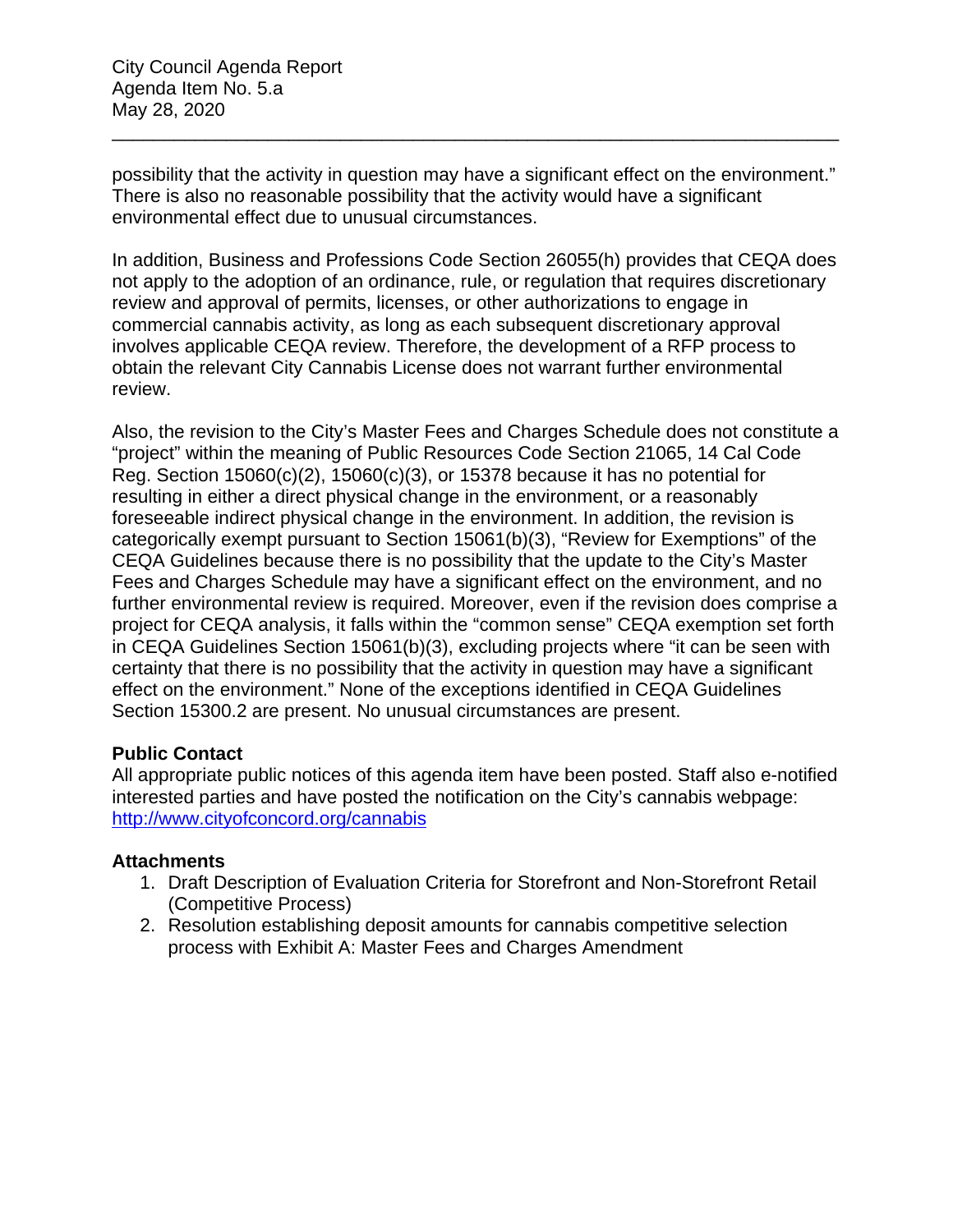## **Attachment 1:**

### **Description of Evaluation Criteria for Commercial Cannabis Storefront and Non-Storefront Retail and Microbusinesses with Storefront Retail (Competitive Process)**

#### **SECTION A (40%): BUSINESS PLAN (up to 800 Points)**

The submitted Business Plan shall include the following:

- 1. Owner qualifications. Resumes/Curriculum Vitae are not to exceed one (1) page per owner. (Please see CMC Section. 5.80.020 for definition of owner)
- 2. A budget for construction, operations, maintenance, compensation of employees, equipment costs, utility costs, and other business costs.
- 3. Proof of capitalization by a verifiable source.
- 4. Pro forma for at least three years of operation.
- 5. Fully describe hours and days of operation.
- 6. Fully describe the day-to-day operations for each license type being sought.
- 7. Fully describe cash handling procedures, including methods of limiting the amount of cash on the premises and a detailed plan for the safe handling and transfer of cash.
- 8. Fully describe inventory control procedures to include, point-of-sale, and track and trace software.
- 9. Business formation and all related documents filed with the California Secretary of State.
- 10.If applicable, please describe the percentage of vaping products anticipated and the brands that will be incorporated as part of the business model. Note that the City Council may consider a ban on vaping products in the near future. Said ban would likely apply to all existing and new cannabis businesses.

#### **SECTION B (15%): LABOR & LOCAL ENTERPRISE PLAN (up to 300 Points)**

- 1. Describe whether the commercial cannabis business is committed to offering employees a Living Wage. ("Living Wage" shall mean 125% of the minimum wage mandated by California Labor Code Section 3511).
- 2. Briefly describe benefits provided to employees such as healthcare, vacation, and medical leave, to the degree they are offered as part of employment.
- 3. Describe opportunities for continuing education and employee training.
- 4. Describe the extent to which the business will be a locally owned enterprise whose owners reside within the City of Concord. In order to qualify for the residency criteria a person must provide acceptable documentation as determined by the City Manager that they have lived in the City for at least one year..
- 5. Describe policies and programs to attract and retain Concord residents as employees, including anticipated percentages and numbers of employees to be Concord residents.
- 6. Describe the number of employees, their title/position, and their respective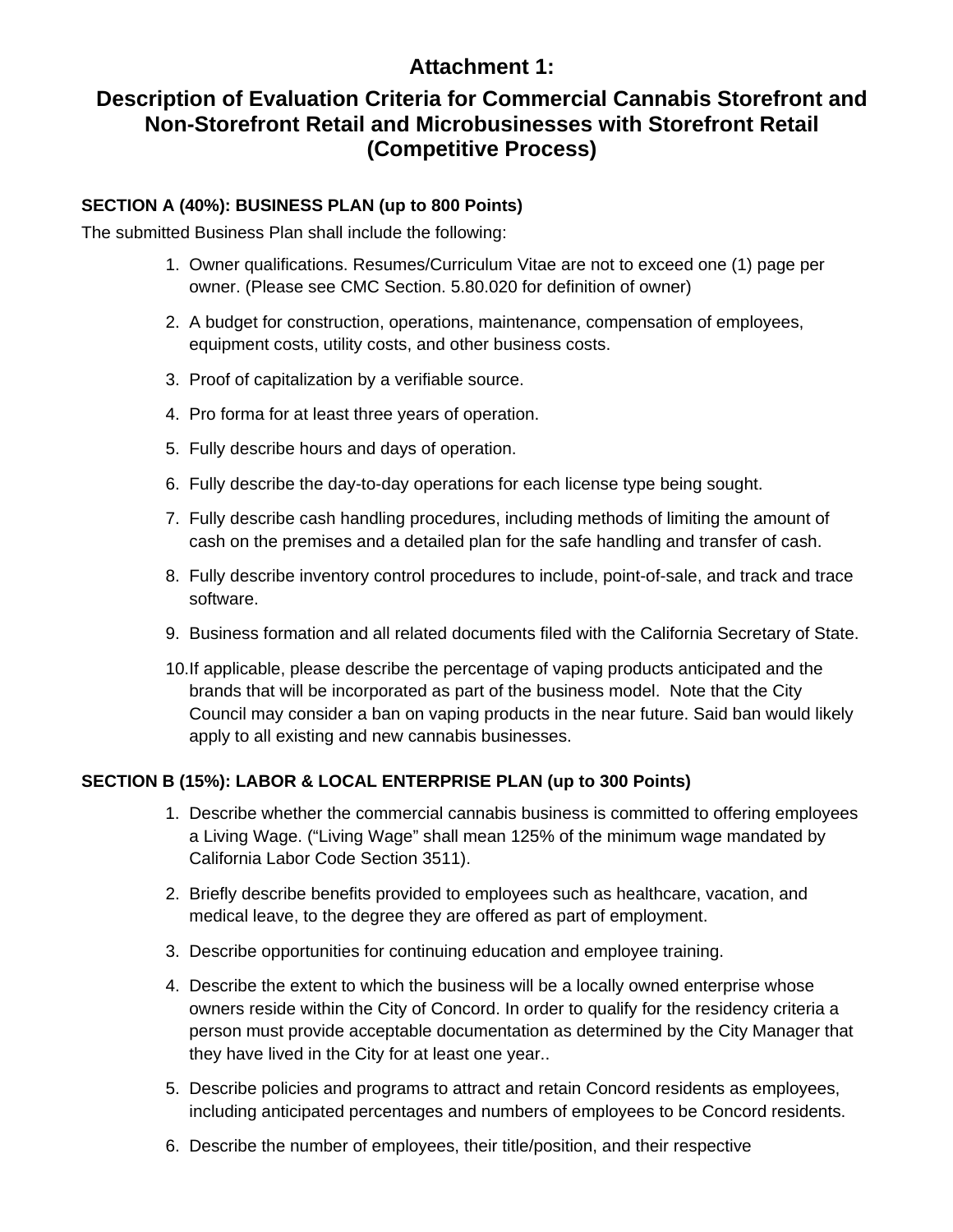responsibilities.

- 7. Thoroughly describe employee policies and procedures (complete manuals are not required to be submitted).
- 8. If the commercial cannabis business has twenty (20) or more non-supervisory employees, the applicant must attest that they are committed to or have entered into a labor peace agreement and will abide by its terms.
- 9. Describe how the business will develop a diverse work force that meets the needs of the community. The plan will be at the discretion of the business but will be evaluated on its ability to demonstrate it has a viable plan.

#### **SECTION C (15%): NEIGHBORHOOD COMPATIBILITY AND ODOR CONTROL PLAN (up to 300 points)**

- 1. Describe how the commercial cannabis business will proactively address and respond to complaints related to noise, light, odor, litter, vehicle and pedestrian traffic.
	- a. Detail the process to respond to calls, emails, and other forms of complaints
	- b. Describe how these complaints will be logged, tracked, evaluated, and addressed.
- 2. Describe how the commercial cannabis business will be managed so as to avoid becoming a nuisance or having impacts on its neighbors and the surrounding community.
- 3. Describe odor mitigation practices:
	- a. Identify potential sources of odor
	- b. Describe odor control devices and techniques employed to ensure that odors from cannabis are not detectable beyond the licensed premises.
	- c. Describe all proposed staff training, and system maintenance plans.
	- d. Describe the waste management plan. The plan shall include waste disposal locations, security measures, methods of rendering all waste unusable and unrecognizable, and the vendor in charge of disposal.

#### **SECTION D (30%): COMMUNITY BENEFITS AND INVESTMENTS PLAN (up to 600 Points)**

The application should describe all quantifiable benefits the commercial cannabis business will provide to the local community. Benefits may be in the form of volunteer services, monetary donations to local nonprofit organizations, financial support of City sponsored activities or organizations, in kind donations to the City or other charitable organizations and/or any other economic incentives to the City. Please note that each successful applicant will be required to enter into a Community Benefit Agreement and/or Development Agreement with the City before being issued a City Cannabis License.

#### **SECTION E: PRELIMINARY SAFETY AND SECURITY PLAN (Pass/Fail)**

Pursuant to CMC 5.80.040(13) and Government Code Section 6254(f), Safety and Security Plans marked as "Confidential" will not be disclosed to the public or in response to a Public Records Act request without the consent of the applicant.

*The Preliminary Safety and Security Plan should consider all possible fire, medical and hazardous*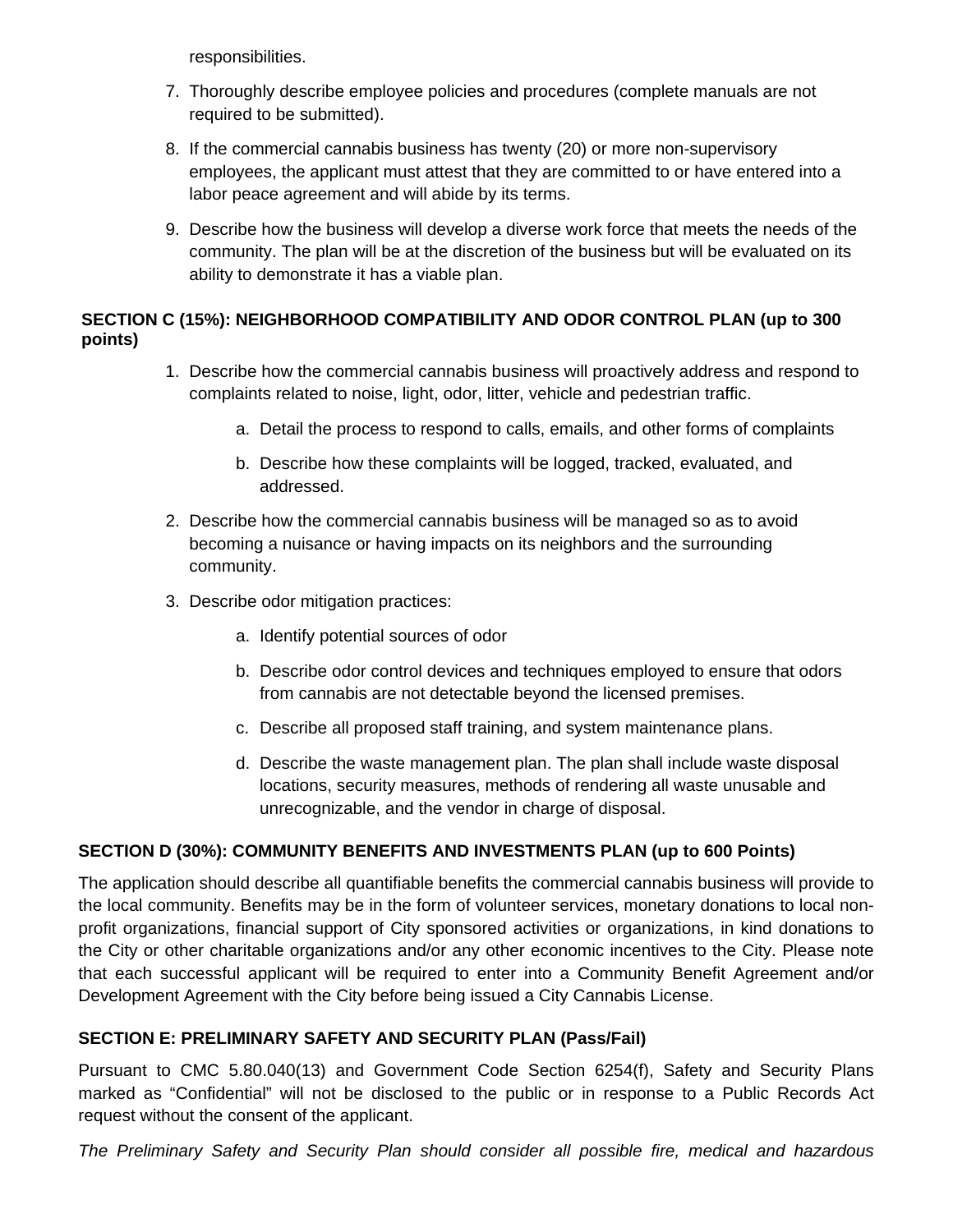*situations. Please provide a detailed description for each criteria; complete policy/procedures manuals are not required at this point of the application process.*

- 1. Provide name(s) of the professional fire prevention and suppression consultant(s) that will be used to prepare the safety plan.
- 2. Identify all gases and/or chemicals proposed to be used.
- 3. Identify fire alarm and monitoring system intended for use.
- 4. Describe the proposed accident and incident reporting procedures.
- 5. Describe the proposed evacuation procedures.
- 6. Provide name(s) of the professional security consultant(s) that will be used to prepare the security plan.
- 7. Preliminary Premises (Security) Diagram. In addition to diagrams submitted for other sections of the application, applicants shall submit a preliminary premises diagram which, focuses on proposed security measures and how they relate to the overall business. (Pursuant to Bureau of Cannabis Control regulations, Title 16, Division 42, §5006 and CCR Title 17, Division 1, Chapter 13, § 40105, Premises Diagram, as applicable). The diagram shall be accurate, dimensioned and to scale (minimum scale  $\frac{1}{4}$ ").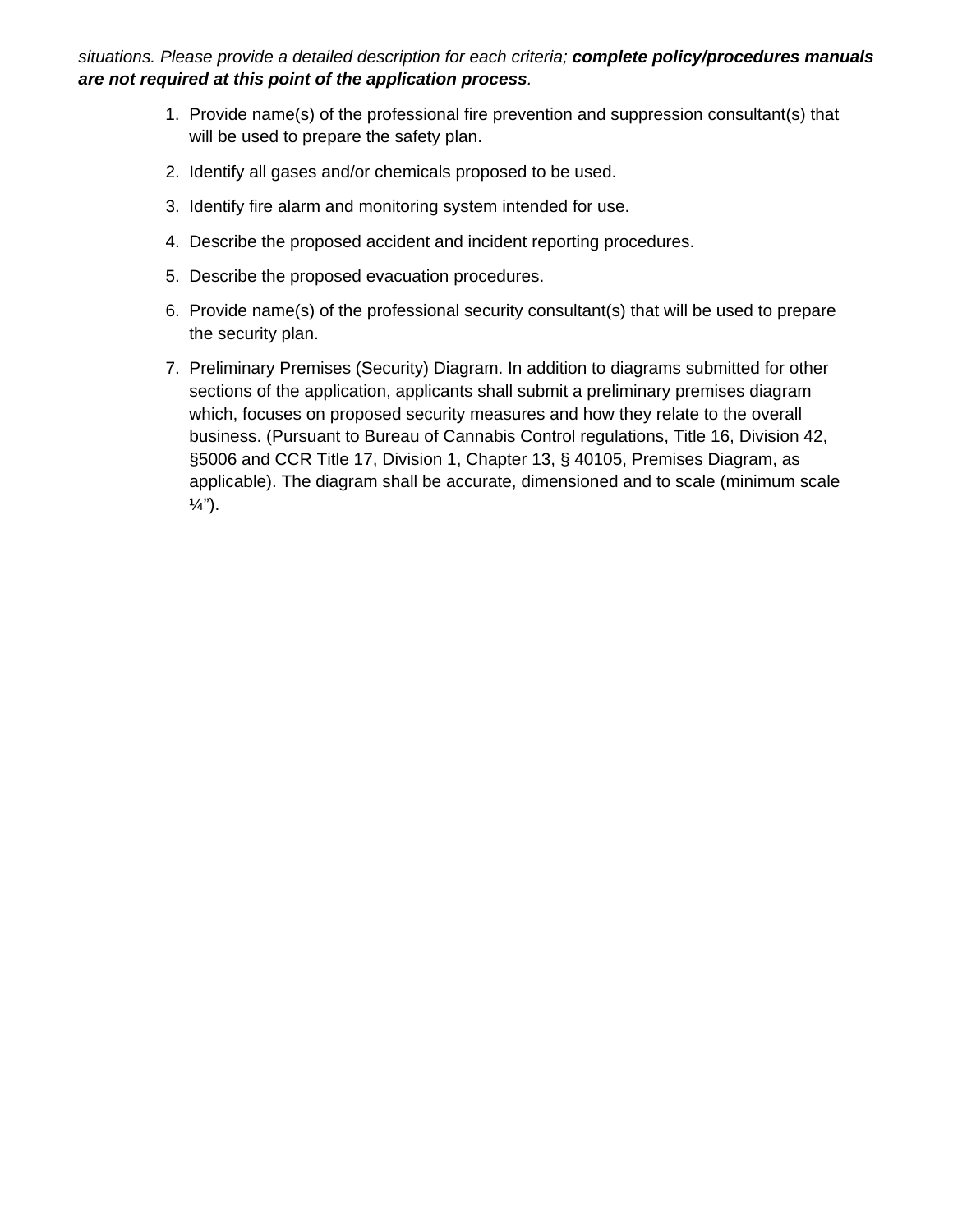#### **BEFORE THE CITY COUNCIL OF THE CITY OF CONCORD COUNTY OF CONTRA COSTA, STATE OF CALIFORNIA**

**A Resolution Amending Exhibit "A" to Resolution No. 78-6042 to Establish Deposit Amounts for Review of Business Proposals Associated with a Merit-Based Competitive Selection Process for Cannabis Retailers and Microbusinesses**

**Resolution No. 20-XX**

 $\overline{\phantom{a}}$ 

**WHEREAS**, the City of Concord provides a variety of municipal services; and

**WHEREAS**, the City Council adopted Resolution No. 78-6042 on October 9, 1978,

establishing a master resolution within which various municipal fees and charges would be located; and

**WHEREAS**, on April 28, 2020, at a duly noticed public hearing, the City Council introduced Ordinance No. 20-4, amending Concord Municipal Code Chapter 5.80 (Cannabis) and Development Code (Title 18) to: allow adult-use City Cannabis Licenses for manufacturers and Type 13 distributors; increase the maximum number of City Cannabis Licenses for manufacturers, Type 13 distributors, and testing laboratories; and allow City Cannabis Licenses for retail (storefront and nonstorefront), microbusinesses, and Type 11 distributors; and

**WHEREAS,** the amendments to Exhibit "A" to Resolution No. 78-6042 are necessary to establish certain processing fees and charges for reviewing and processing commercial cannabis retailer business proposals through a merit-based competitive selection process (the "fees") based upon the amendments to the Municipal Code and Development Code to ensure that the City is reimbursed for services rendered; and

**WHEREAS,** such fees are based on existing hourly rates already established by the City; and

**WHEREAS**, the City Council, at its meeting on May 26, 2019, received an oral and written report from City staff identifying the need therefor; and

**WHEREAS,** pursuant to the California Environmental Quality Act of 1970, Public Resources Code §21000, et seq., as amended and implementing State CEQA Guidelines, Title 14, Chapter 3 of the California Code of Regulations (collectively, "CEQA"), the development of the RFP criteria does not constitute a "project" within the meaning of Public Resources Code Section 21065 and CEQA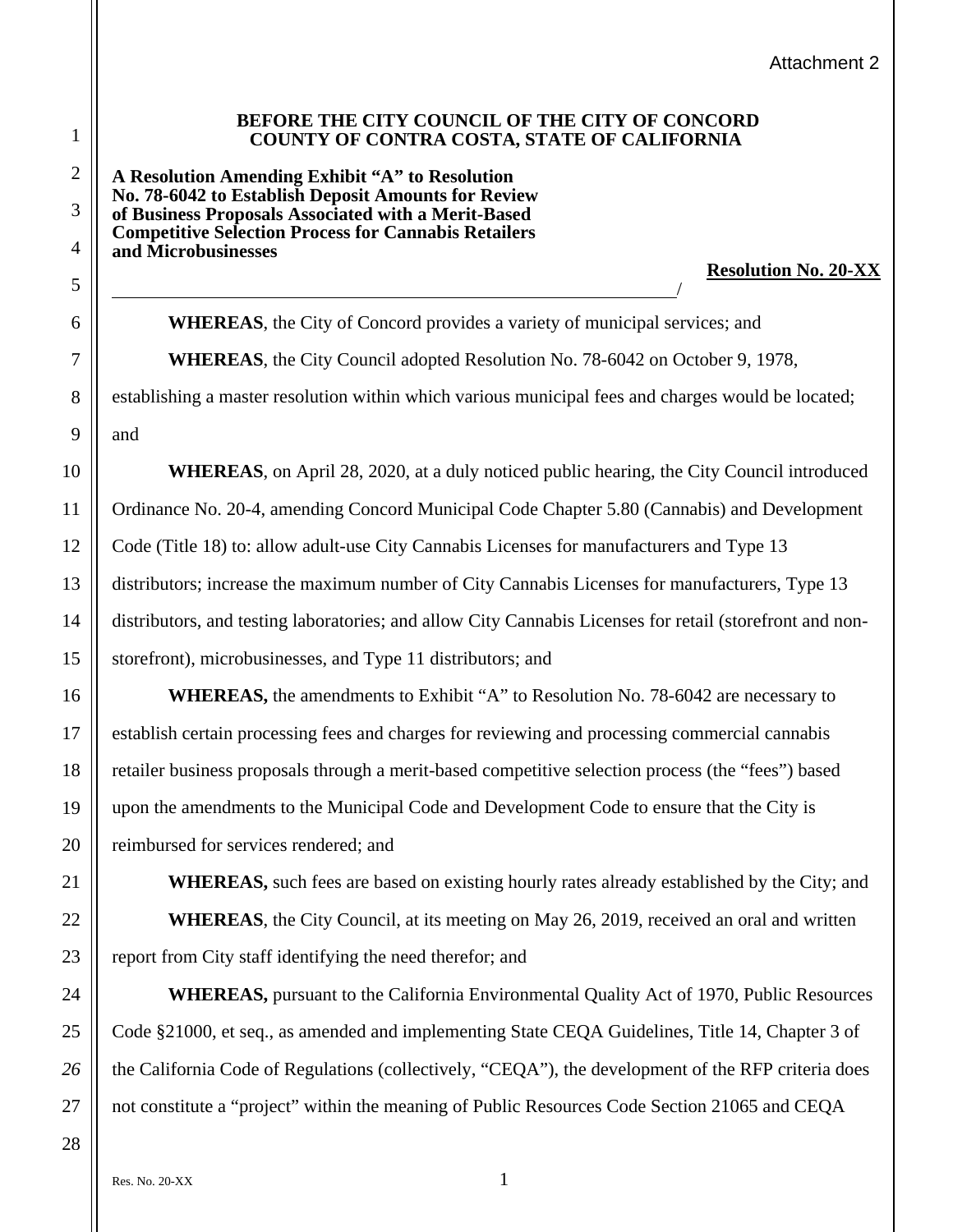Guidelines Sections  $15060(c)(2)$ ,  $15060(c)(3)$  or  $15378$  because there is no potential that the activity will result in a reasonably foreseeable indirect or direct physical change in the environment. Moreover, even if the development of the RFP criteria did comprise a project for CEQA analysis, it falls within the "common sense" CEQA exemption set forth in CEQA Guidelines Section 15061(b)(3), excluding projects where "it can be seen with certainty that there is no possibility that the activity in question may have a significant effect on the environment." There is also no reasonable possibility that the activity would have a significant environmental effect due to unusual circumstances. In addition, Business and Professions Code Section 26055(h) provides that CEQA does not apply to the adoption of an ordinance, rule, or regulation that requires discretionary review and approval of permits, licenses, or other authorizations to engage in commercial cannabis activity, as long as each subsequent discretionary approval involves applicable CEQA review. Therefore, the development of a RFP process to obtain the relevant City Cannabis License does not warrant further environmental review. Also, the revision to the City's Master Fees and Charges Schedule does not constitute a "project" within the meaning of Public Resources Code Section 21065, 14 Cal Code Reg. Section  $15060(c)(2)$ ,  $15060(c)(3)$ , or  $15378$  because it has no potential for resulting in either a direct physical change in the environment, or a reasonably foreseeable indirect physical change in the environment. In addition, the revision is categorically exempt pursuant to Section 15061(b)(3), "Review for Exemptions" of the CEQA Guidelines because there is no possibility that the update to the City's Master Fees and Charges Schedule may have a significant effect on the environment, and no further environmental review is required. Moreover, even if the revision does comprise a project for CEQA analysis, it falls within the "common sense" CEQA exemption set forth in CEQA Guidelines Section 15061(b)(3), excluding projects where "it can be seen with certainty that there is no possibility that the activity in question may have a significant effect on the environment." None of the exceptions identified in CEQA Guidelines Section 15300.2 are present. No unusual circumstances are present.

**WHEREAS**, the City Council held a public hearing on May 26, 2020, at which time members of the public were afforded an opportunity to address the City Council regarding this matter; and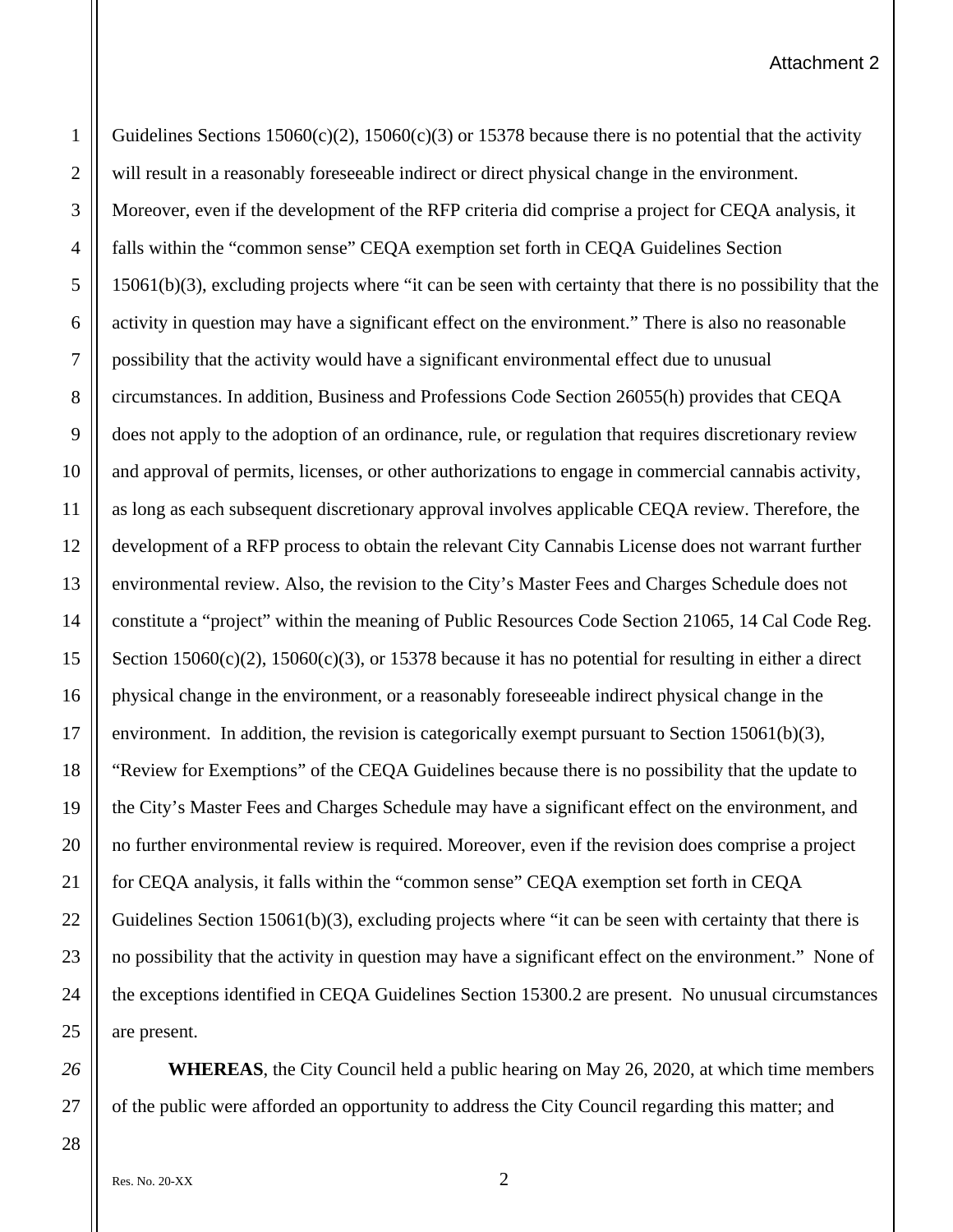**WHEREAS**, upon close of the public hearing the City Council deliberated upon the oral report from City staff, the written report from City staff dated May 26, 2020, together with oral and written testimony and other relevant information received during the course of the public hearing ("Fee Information") and

**WHEREAS**, the City Council has determined that Section E "Police Fees" in Exhibit A to Resolution No. 78-6042 shall be amended as indicated in Exhibit A of this resolution.

## **NOW, THEREFORE, THE CITY COUNCIL OF THE CITY OF CONCORD DOES RESOLVE AS FOLLOWS:**

**Section 1**. The above recitals (which are hereby incorporated by reference) are accurate and constitute findings in this matter and, together with the Fee Information, serve as an adequate and appropriate evidentiary basis for the findings and actions set forth in this Resolution and further makes the following findings:

**Section 2**. CEQA: Pursuant to the California Environmental Quality Act of 1970, Public Resources Code §21000, et seq., as amended and implementing State CEQA Guidelines, Title 14, Chapter 3 of the California Code of Regulations (collectively, "CEQA"), the development of the RFP criteria does not constitute a "project" within the meaning of Public Resources Code Section 21065 and CEQA Guidelines Sections  $15060(c)(2)$ ,  $15060(c)(3)$ , or  $15378$  because there is no potential that the activity will result in a reasonably foreseeable indirect or direct physical change in the environment. Moreover, even if the development of the RFP criteria did comprise a project for CEQA analysis, it falls within the "common sense" CEQA exemption set forth in CEQA Guidelines Section 15061(b)(3), excluding projects where "it can be seen with certainty that there is no possibility that the activity in question may have a significant effect on the environment." There is also no reasonable possibility that the activity would have a significant environmental effect due to unusual circumstances. In addition, Business and Professions Code Section 26055(h) provides that CEQA does not apply to the adoption of an ordinance, rule, or regulation that requires discretionary review and approval of permits, licenses, or other authorizations to engage in commercial cannabis activity, as long as each subsequent discretionary approval involves applicable CEQA review. Therefore, the

1

2

3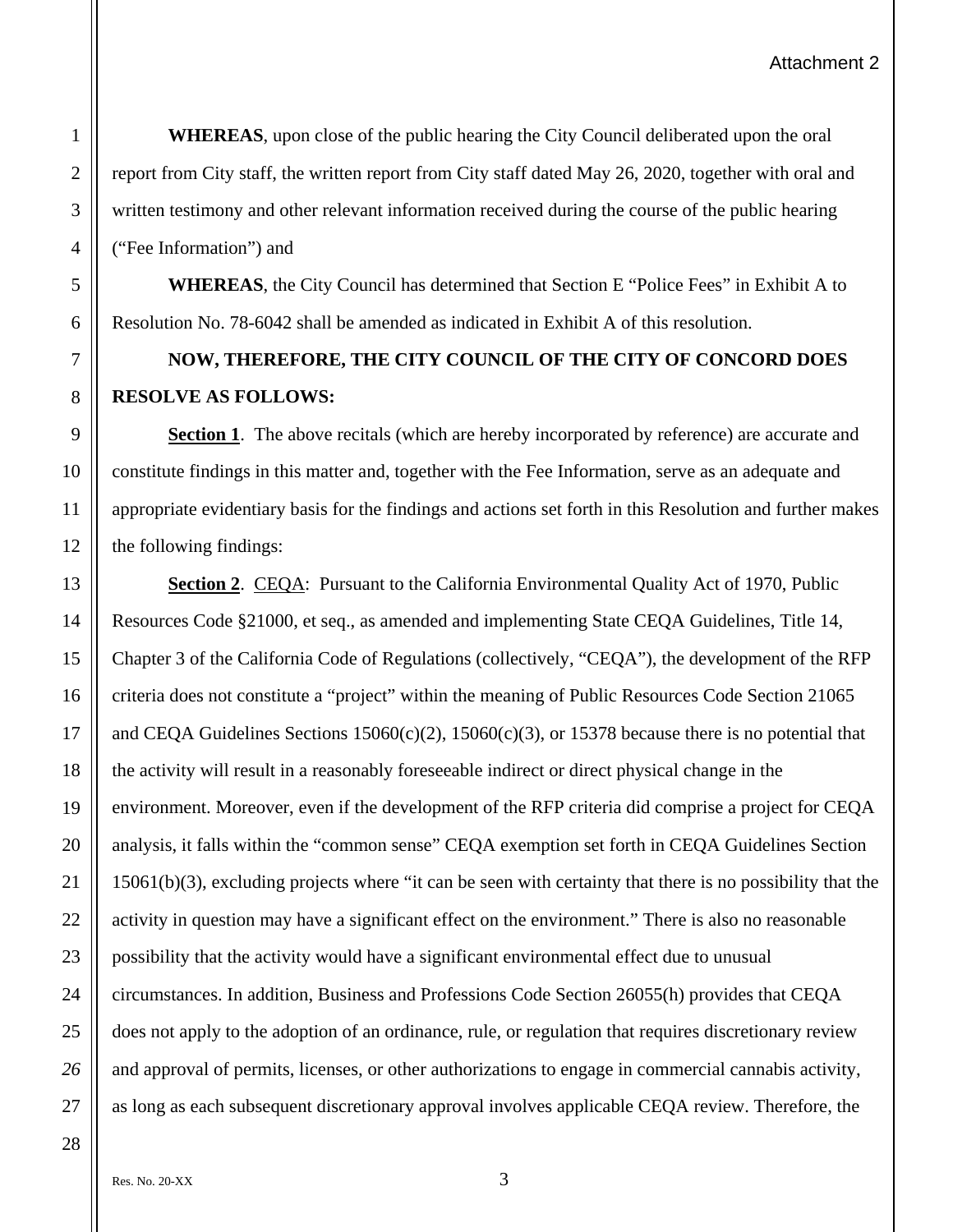development of a RFP process to obtain the relevant City Cannabis License does not warrant further environmental review. Also, the revision to the City's Master Fees and Charges Schedule does not constitute a "project" within the meaning of Public Resources Code Section 21065, 14 Cal Code Reg. Section  $15060(c)(2)$ ,  $15060(c)(3)$ , or  $15378$  because it has no potential for resulting in either a direct physical change in the environment, or a reasonably foreseeable indirect physical change in the environment. In addition, the revision is categorically exempt pursuant to Section  $15061(b)(3)$ , "Review for Exemptions" of the CEQA Guidelines because there is no possibility that the update to the City's Master Fees and Charges Schedule may have a significant effect on the environment, and no further environmental review is required. Moreover, even if the revision does comprise a project for CEQA analysis, it falls within the "common sense" CEQA exemption set forth in CEQA Guidelines Section 15061(b)(3), excluding projects where "it can be seen with certainty that there is no possibility that the activity in question may have a significant effect on the environment." None of the exceptions identified in CEQA Guidelines Section 15300.2 are present. No unusual circumstances are present.

**Section 3**. The City Council has reviewed, considered, and evaluated all of the Fee Information prior to acting upon the fee revision.

**Section 4.** The amended Commercial Cannabis Fees are to ensure that the City is reimbursed for all costs and services associated with reviewing and selecting cannabis retailer business proposals through the merit based competitive selection process, to determine a business's eligibility to apply for a limited number City Cannabis Licenses, and include Cannabis Request for Proposal (RFP) Fees for: Phase I/II Review, Evaluation & Scoring; Phase III Eligibility Ranking; Phase IV Interviews; and RFP Appeal Fee.

**Section 5**. Section E "Police Fees" in Exhibit "A" to Resolution No. 78-6042 is amended as recommended and set forth in Exhibit A hereto.

**Section 6**. The documents and other materials that constitute the record of proceedings upon which the City Council has based its decision are located in and may be obtained from the City of Concord City Clerk, 1950 Parkside Drive, Concord, CA 94519.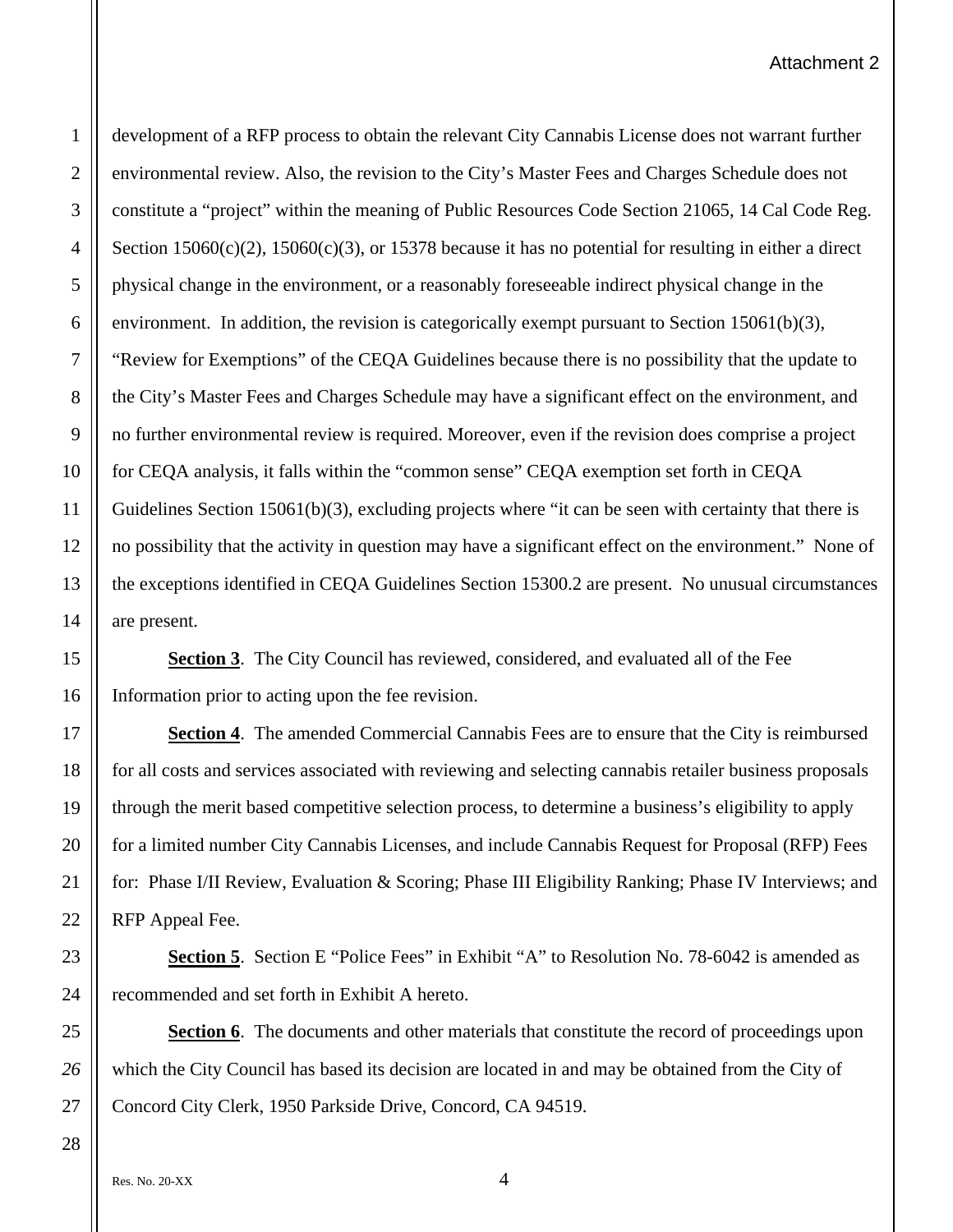| <b>Section 7.</b> The City Council does hereby amend the City of Concord Master Fee Schedule to       |
|-------------------------------------------------------------------------------------------------------|
| adopt revisions to the fee schedule as shown in Exhibit "A", attached hereto and incorporated herein, |
| effective May 26, 2020.                                                                               |
| <b>Section 8.</b> This resolution shall become effective immediately upon its passage and adoption.   |
| <b>PASSED AND ADOPTED</b> by the City Council of the City of Concord on May 26, 2020, by              |

the following vote:

1

2

3

4

5

6

7

8

11

12

13

14

15

16

17

18

19

20

21

22

23

24

25

*26*

27

**AYES:** Councilmembers -

**NOES:** Councilmembers -

9 **ABSTAIN:** Councilmembers -

10 **ABSENT:** Councilmembers -

**I HEREBY CERTIFY** that the foregoing Resolution No. 20-XX was duly and regularly adopted at a regular meeting of the City Council of the City of Concord on May 26, 2020.

> Joelle Fockler, MMC City Clerk

#### **APPROVED AS TO FORM:**

Susanne Meyer Brown City Attorney

Attachment - Exhibit "A": Schedule E for Master Fees and Charges, Section E "Police Fees", No. 28 (and subsections) "Commercial Cannabis License Fees"

28